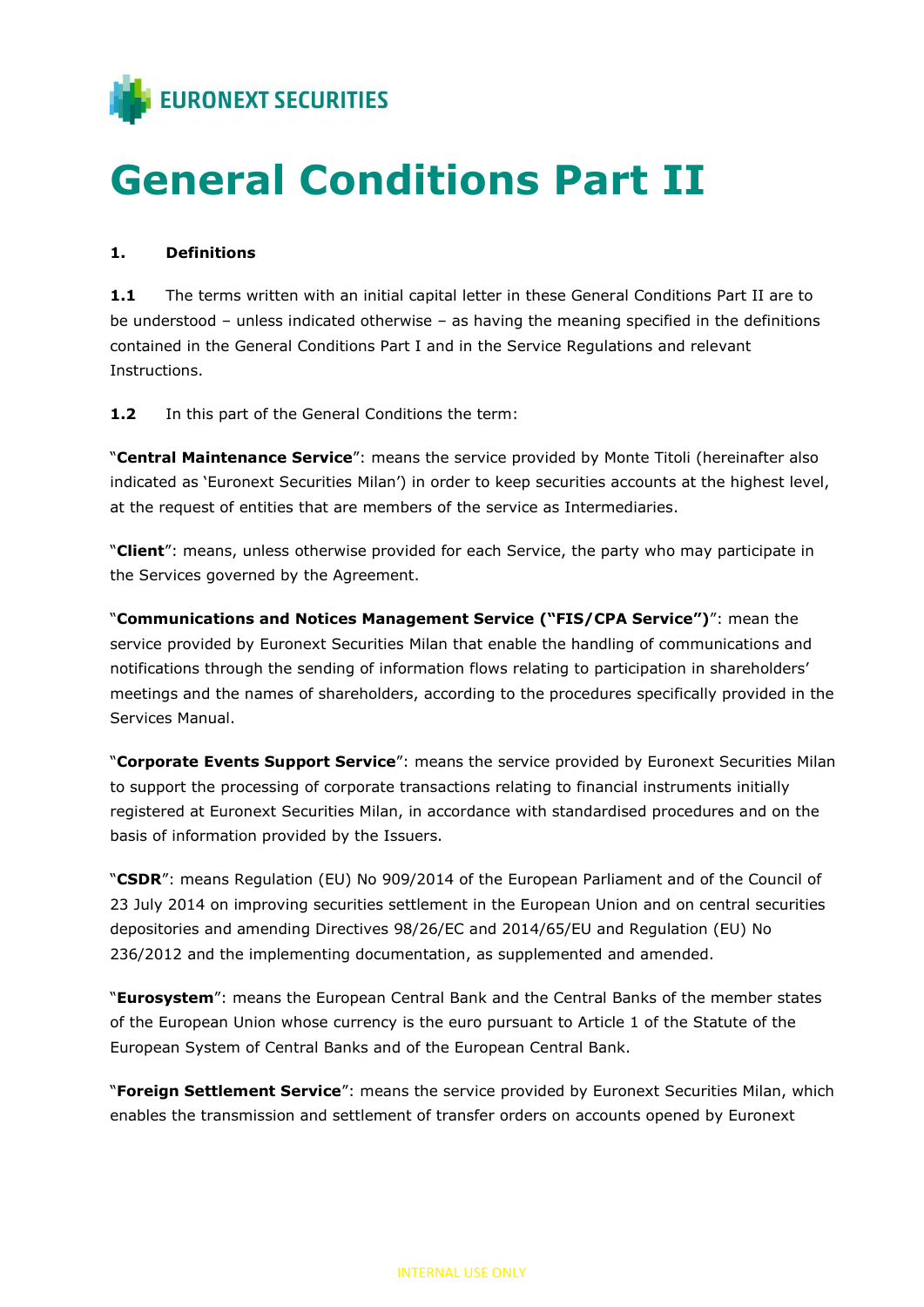

Securities Milan with settlement systems outside T2S for settling transactions on behalf of its Participants.

"Notary Service": means the service whose purpose is the initial registration of financial instruments in the accounting records system of Euronext Securities Milan at the request of Issuers.

"Paying Agent": means the entity, Paying Bank or Collecting Bank, appointed by the Client of the Corporate Events Support Service and/or of the RCC Service to make payments in connection with the Services, including the fees due from the Client for Euronext Securities Milan' Services, and the Agent Bank appointed by the Client of the Settlement Service for settling the cash in connection with the Settlement Service and the Foreign Settlement Service.

"RCC Service": means the service provided by Euronext Securities Milan, directed at Intermediaries and Issuers, which enables the reconciliation, control and settlement of the fees that Issuers grant to Intermediaries for the supply of particulars relating to shareholders.

"Regulations": means Euronext Securities Milan' Regulations, as supplemented and amended from time to time.

"Service for the Identification of Financial Instrument Holders": means the service provided by Euronext Securities Milan whereby Euronext Securities Milan notifies Issuers of the information required to identify the holders of financial instruments or intermediaries holding financial instruments.

"Service for the Management of Financial Instruments Through Links with Other Central Securities Depositories": means the service provided by Euronext Securities Milan that allows financial instruments initially registered at other central securities depositories to be registered in the accounting records at Euronext Securities Milan and the management of corporate transactions on the basis of information provided by central securities depositories or by the issuers of those financial instruments.

"Service Provider": means the third party who has entered into a specific agreement with Euronext Securities Milan for the use of the MT-X platform, to whom the Participants may delegate the performance of specific operating functions relating to participation in Services on the basis of a specific operating mandate drafted according to the model prepared by Euronext Securities Milan.

"Services Data": means the Data as defined by the General Conditions Part I and, in particular, the data and information both elementary and aggregated, i.e. which result from the processing of elementary data using algorithms that come into the Client's possession as a consequence of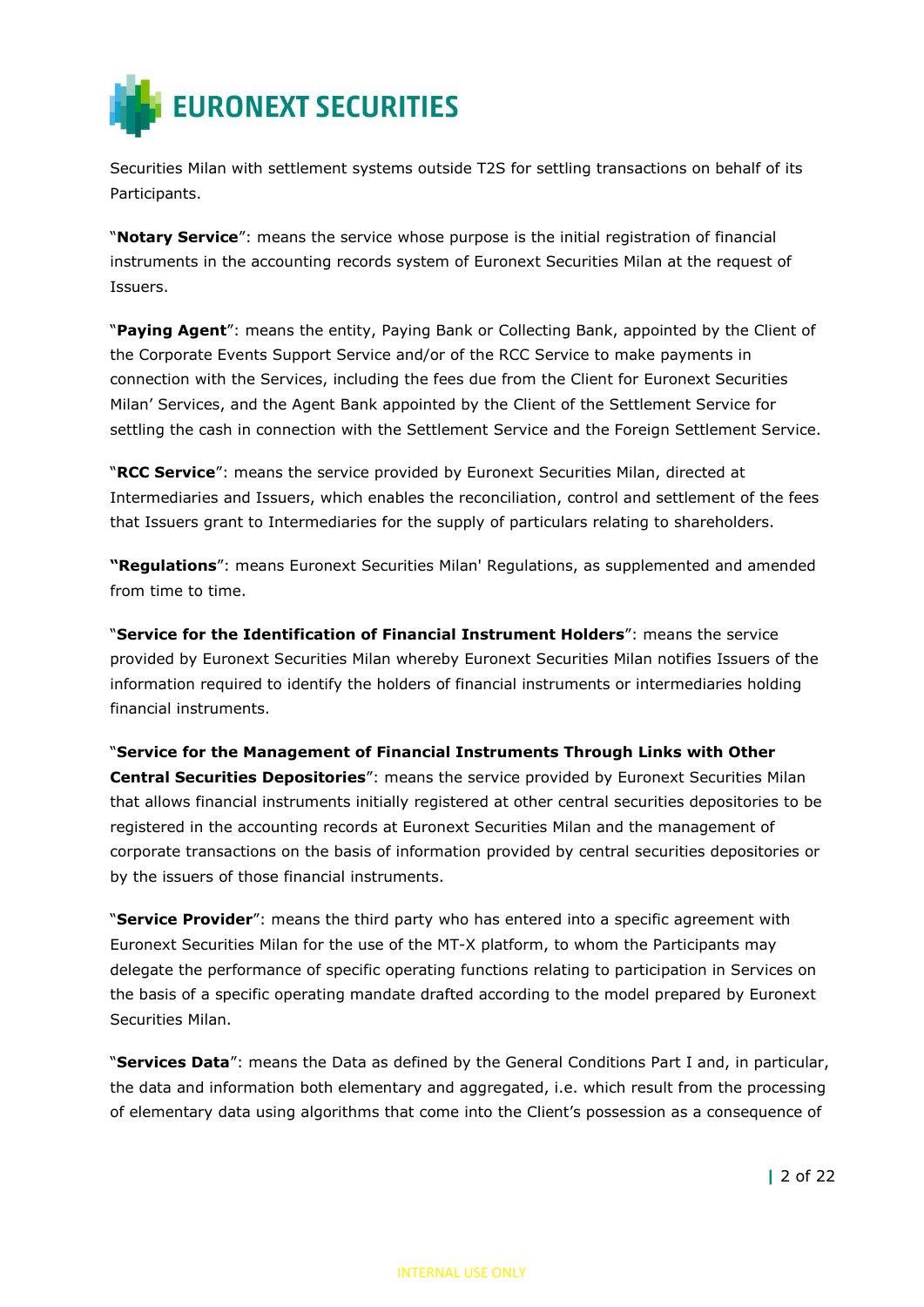

its participation in the Services or in any case made available to the Client in connection with the provision of the Services.

"Services": means one or more of the services provided by Euronext Securities Milan and governed by these General Conditions Part II.

"Settlement Finality Directive": means the Directive No. 98/26/EC of the European Parliament and of the Council of 19 May 1998 concerning the settlement finality in payment and securities settlement systems, as supplemented and amended.

"Settlement Service": means the service provided by Euronext Securities Milan and operated via the T2S platform, for the settlement in euro and the other currencies admitted by T2S of transactions in non-derivative financial instruments individually considered.

**"T2S Framework Agreement**": means the agreement executed between Euronext Securities Milan and the Eurosystem, inclusive of the relevant annexes, which governs the provision of T2S to Euronext Securities Milan by the Eurosystem published by the Eurosystem at the web site address http://www.ecb.europa.eu/paym/t2s/about/keydocs/html/index.en.html#legal.

"T2S User Requirements": means the document issued by the Executive Council of the European Central Bank on 3 July 2008, as supplemented and amended from time to time, which describes the T2S "User" requirements.

"T2S": means the centralised settlement technical platform for the simultaneous settlement of domestic and cross-border securities transactions, both for the securities component and the equivalent value in central bank currency, referred to as Target 2 Securities, of the Eurosystem and used by Euronext Securities Milan for providing the Settlement Service.

"Tax Services": means the tax assistance services provided by Euronext Securities Milan to enable the Participants, through Euronext Securities Milan, to perform the tax formalities and fulfil the tax obligations which are required of them under the applicable provisions of law relating to transactions involving income or financial instruments under the tax laws of Italy or a foreign country.

"X-TRM Service": means the service provided by Euronext Securities Milan that enables the acquisition, transfer and transmission of transactions to the Settlement Service, to settlement services managed by Foreign Entities and to the Foreign Settlement Service, for settlement between the participants in such Foreign Entities, within T2S and outside T2S (so called "routing"), as well as to Central Counterparties.

#### 2. Notary Service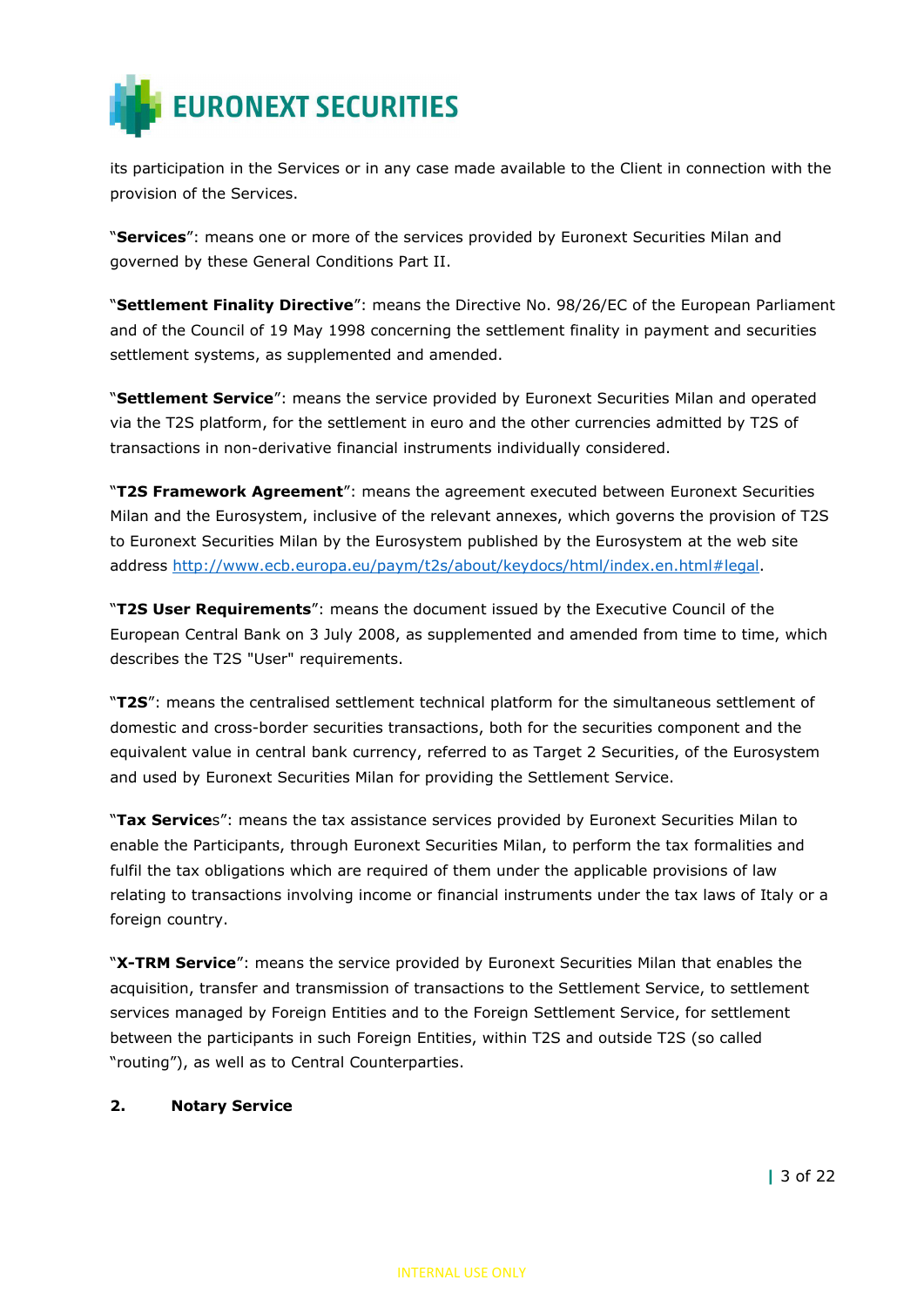

2.1 In this Article, "Client" means the party who may participate in the Notary Service in the capacity of Issuer pursuant to the Regulations.

2.2 In accordance with the Regulations, the relevant Instructions and the Appendices, Euronext Securities Milan shall provide the Notary Service when the Agreement referred to in the Request for Services enters into full effect, pursuant to Article 2.5 of the General Conditions Part I.

2.3 The Client grants a mandate to Euronext Securities Milan to carry out all management activities for the financial instruments initially registered by Euronext Securities Milan to the Issuer's accounts following enrolment in the Notary Service and authorises Euronext Securities Milan to order the settlement of amounts relating to all the above management activities. The management activities for financial instruments in fulfilment of this mandate are performed by Euronext Securities Milan within the framework of the Corporate Events Support Service.

**2.4** Pursuant to Article 1717 of the Italian Civil Code, the Client authorises Euronext Securities Milan to have act in its stead Intermediaries that have in their accounts financial instruments issued by the Issuer for the performance of the activities governed by the mandate referred to in the foregoing paragraph that entail knowledge of the holder of the centralised financial instruments directly by the Client or by the intermediaries.

2.5 As limited to financial instruments admitted to the Notary Service in certificated form, the Client shall ensure the prompt execution of the deposit, reverse split, split and replacement operations for temporary certificates, it being understood that such operations will be carried out at no cost to Euronext Securities Milan.

2.6 As limited to financial instruments admitted to the System in certificated form, the Client shall inform Euronext Securities Milan promptly of the identification numbers of the financial instruments it has issued subject to amortisation procedures and of all data relating to financial instruments that have been stolen or lost or are otherwise irregular and authorise their dissemination to third parties.

2.7 As limited to financial instruments admitted to the System in certificated form, the Client, at Euronext Securities Milan's request, shall deliver to Euronext Securities Milan the certificates replacing those that have been lost, stolen or accidentally destroyed during transfer to the issuer or during their time on Euronext Securities Milan' premises. Where the loss, theft or destruction involves coupons detached from the certificates, the Client authorises Euronext Securities Milan to pay participants any amounts due and grant them the rights associated with such coupons.

2.8 The Client acknowledges and accepts that Euronext Securities Milan is not required to verify the conformity of the form (dematerialised or certificated) in which the financial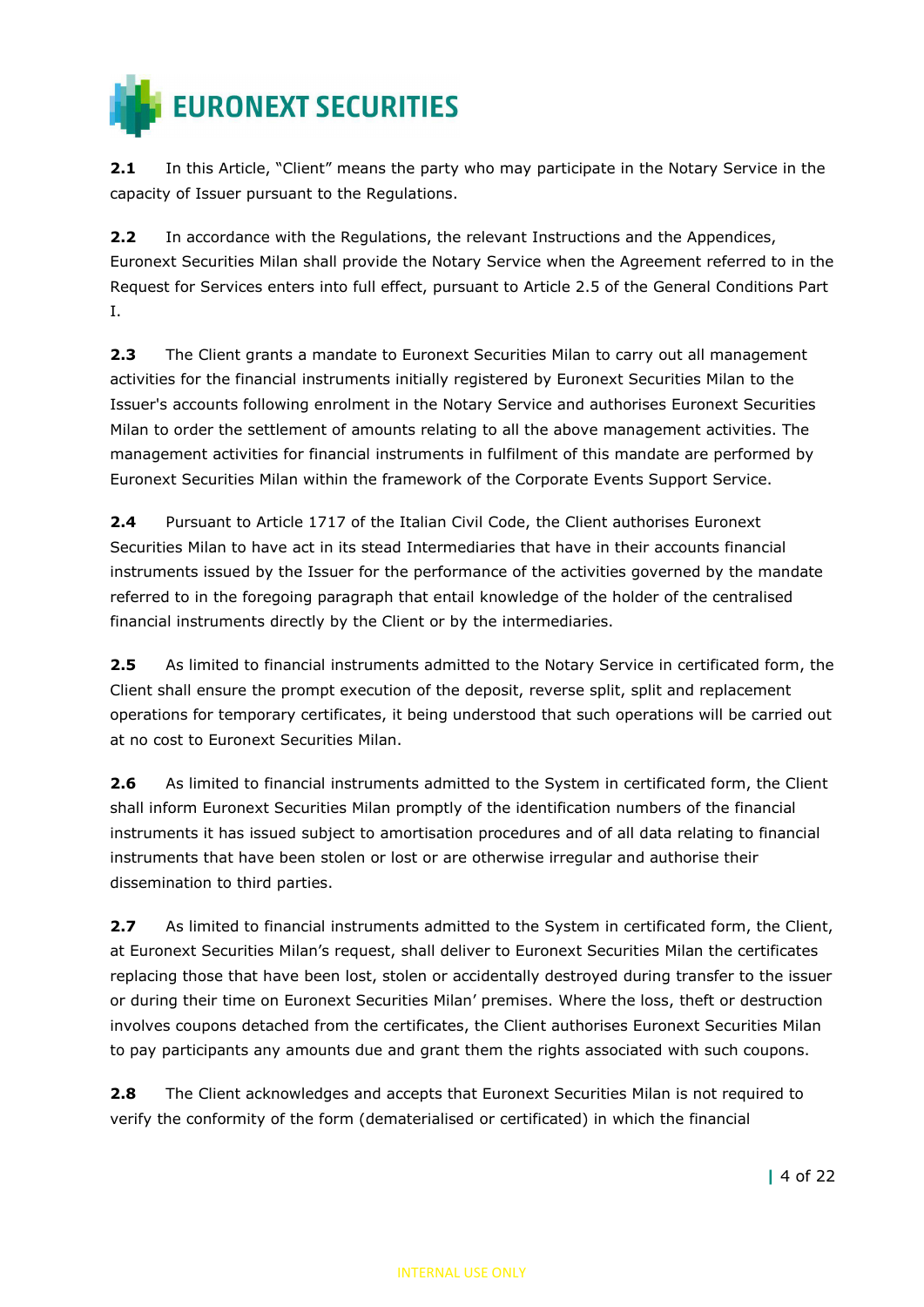

instruments are entered into the System, as chosen by the Client through the participation documentation, in accordance with the legislation applicable to the Client.

2.9 The Client undertakes to give prompt written notice, within one business day, on pain of forfeiture, of all discrepancies in account statements and/or communications regarding individual transactions sent by Euronext Securities Milan pursuant to the Regulations.

### 3. Central Maintenance Service

**3.1** In this Article, "Client" means the party who may participate in the Central Maintenance Service in the capacity of an Issuer pursuant to the Regulations.

**3.2** In accordance with the Regulations, the relevant Instructions and the Appendices, Euronext Securities Milan shall provide the Central Maintenance Service when the Agreement referred to in the Request for Services enters into full effect, pursuant to Article 2.5 of the General Conditions Part I.

**3.3** By subscribing to the Service, the Client requests the registration of the financial instruments admitted to the Central Maintenance Service owned by the Client or by third parties to the accounts held by the Client, which it undertakes to identify in the Participation Documentation as "own accounts", "omnibus third party accounts" or "segregated accounts at individual customer level" pursuant to the Regulations.

**3.4** The Client undertakes, under its own responsibility, to identify the accounts opened within the framework of the Central Maintenance Service in the Participation Documentation as own accounts, omnibus third-party accounts or segregated accounts at individual customer level.

3.5 The Client shall act in Euronext Securities Milan' stead in the performance of the obligations governed by the mandate granted by the Issuer to Euronext Securities Milan pursuant to Article 2 - Notary Service - of these General Conditions Part II that entail direct knowledge of the holder of the financial instruments by the Client or by the intermediaries.

**3.6** In the event of admission to the Central Maintenance Service, for financial instruments in certificated form, for the purposes of initial identification of the certificates entered into the system directly by the Intermediary, the numeric list prepared by Euronext Securities Milan will prevail.

**3.7** The temporary absence of financial instruments in a securities account of the Client shall not lead to termination of the Agreement.

3.8 The Client undertakes to give prompt written notice, within one business day, on pain of forfeiture, of all discrepancies in account statements and/or communications regarding individual transactions sent by Euronext Securities Milan pursuant to the Regulations.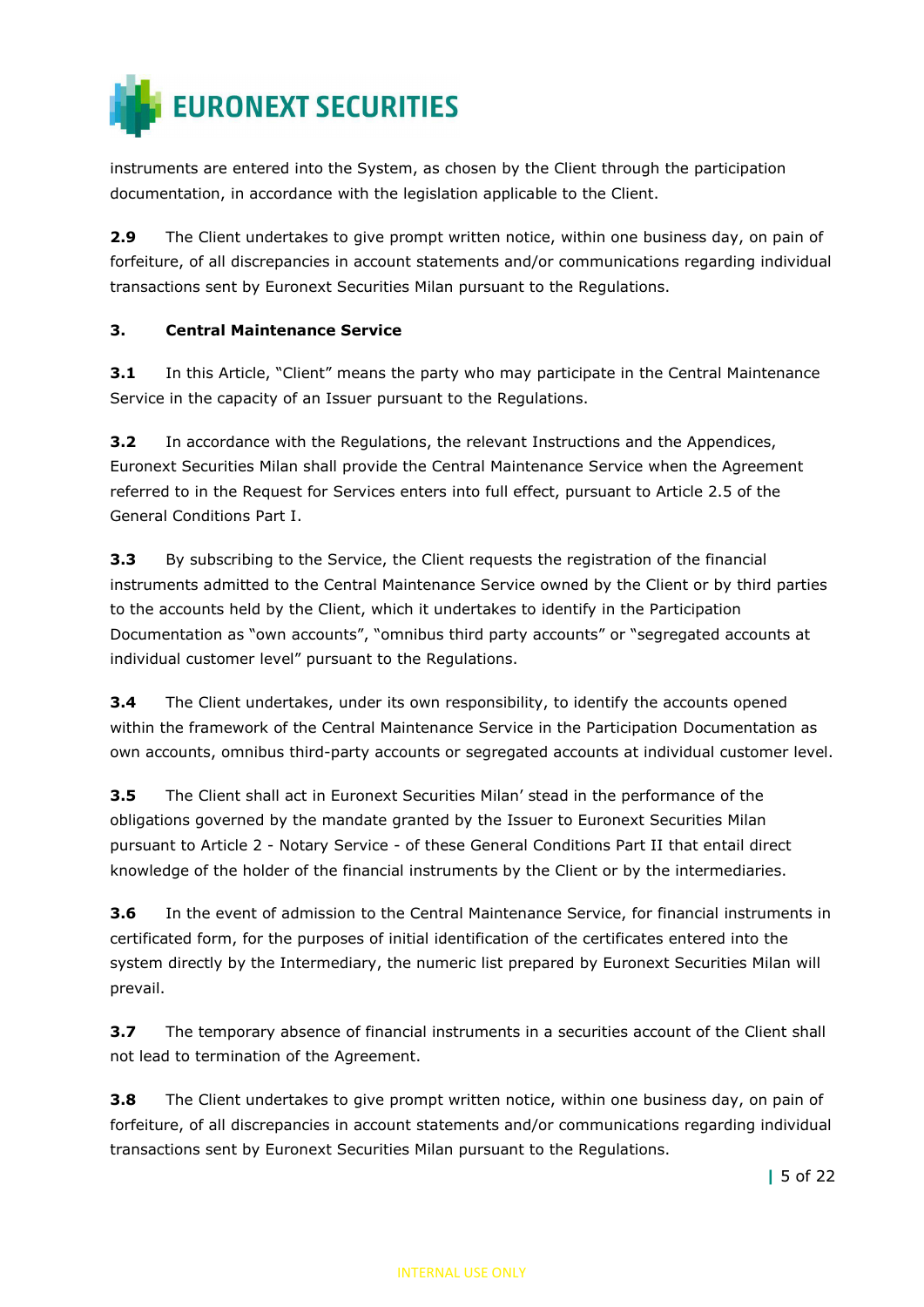

#### 4. Corporate Events Support Service

4.1 In this Article, "Client" means the party who may participate in the Corporate Events Support Service in the capacity of an Issuer or Intermediary pursuant to the Regulations.

4.2 In accordance with the Regulations, the relevant Instructions and the Services Manual, Euronext Securities Milan shall provide the Corporate Events Support Service when the Agreement referred to in the Request for Services enters into full effect, pursuant to Article 2.5 of the General Conditions Part I.

4.3 On the basis of the Corporate Events Support Service, the Client authorises Euronext Securities Milan to credit/debit the funds relating to the transactions in financial instruments undertaken within the framework of the Service to the accounts indicated by the Client. In particular, the Client authorises Euronext Securities Milan, for each mandate concerning the Corporate Events Support Service, to order, on the accounts indicated by the Client, the settlement of amounts arising from the payment of dividends, the payment of proceeds from the redemption of units in funds, the payment of interest and the repayment of principal, capital increases, conversions and exercise of rights.

4.4 For the settlement of the amounts referred to in paragraph 4.3 above, the Client shall grant a mandate to one or more Paying Agents. To this end, the Client undertakes to ensure that Euronext Securities Milan receives the acceptance of the mandate by the Paying Agent according to the terms and conditions set out in the Instructions, and to inform Euronext Securities Milan promptly of all changes relating to the Paying Agent, including the appointment of a new Paying Agent following the total or partial termination of the above mandate. The new Paying Agent must be appointed within five business days of the total or partial termination of the above mandate. If the mandate is terminated at the initiative of the Paying Agent, the Client authorises Euronext Securities Milan to recognise the notice of total or partial termination of the mandate sent by the Paying Agent to Euronext Securities Milan as valid notification of such termination.

4.5 The Client acknowledges and accepts that the Issuer may declare, under its own responsibility, obvious errors in payments relating to interest and the repayment of principal and dividends made by Euronext Securities Milan and that in such cases Euronext Securities Milan may reverse and re-present the payments concerned according to the terms set out in the Regulations.

## 5. Service for the Management of Financial Instruments Through Links with Other Central Securities Depositories

**5.1** In this Article, "Client" means the party who may participate in the Service for the Management of Financial Instruments Through Links with Other Central Securities Depositories in the capacity of an Issuer pursuant to the Regulations.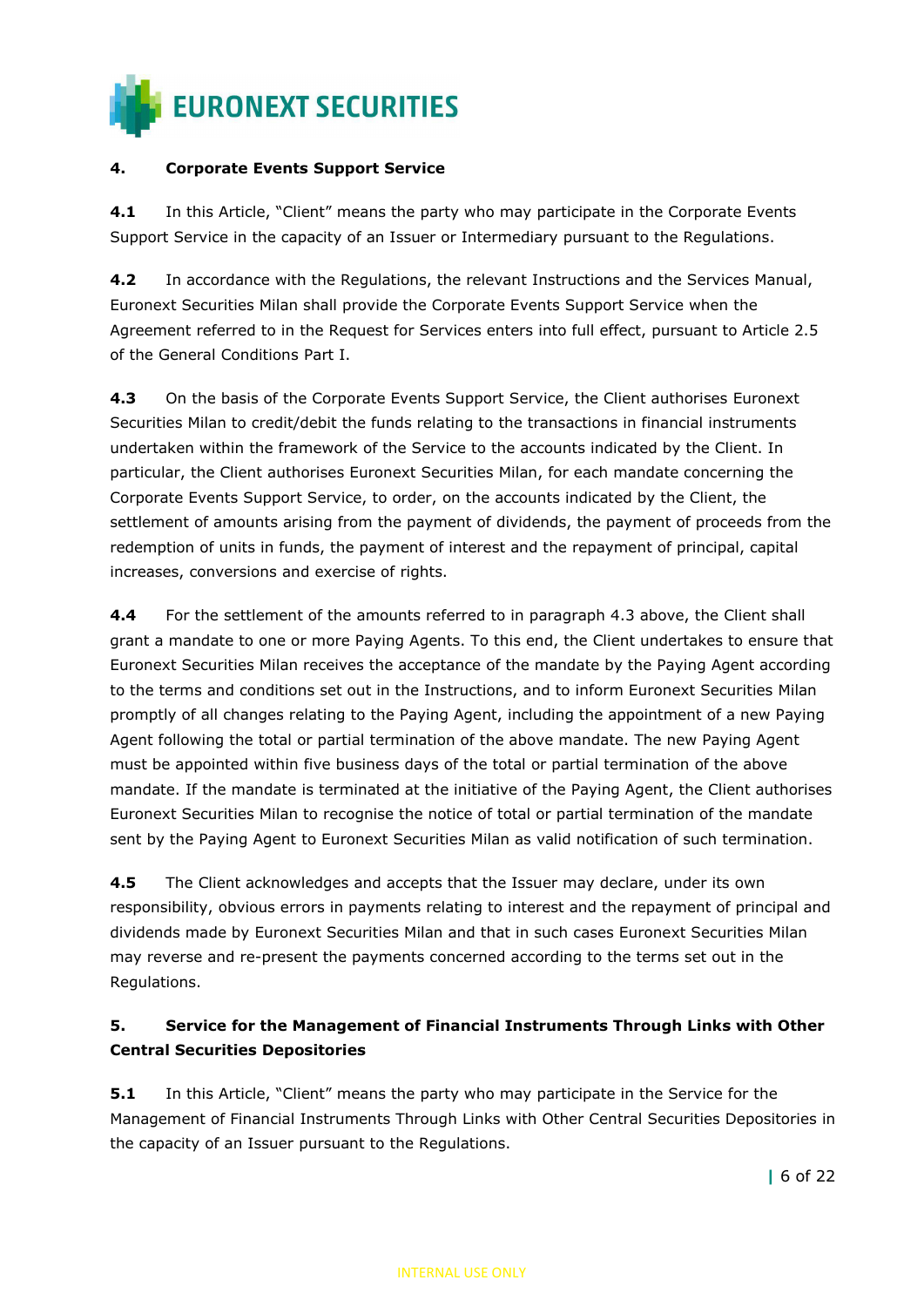

**5.2** In accordance with the Regulations, the relevant Instructions and the Appendices, Euronext Securities Milan shall provide the Service for Management of Financial Instruments Through Links with Other Central Securities Depositories when the Agreement referred to in the Request for Services enters into full effect, pursuant to Article 2.5 of the General Conditions Part I.

**5.3** The Client acknowledges and accepts that the initial registration of the securities subject to the Service for the Management of Financial Instruments Through Links with Other Central Securities Depositories takes place with foreign CSDs with which Euronext Securities Milan has established a link under the rules established by foreign CSDs with which they are initially registered and applicable to those CSDs; accordingly, such securities may be subject to suspension and exclusion measures by the foreign CSDs as a consequence of which Euronext Securities Milan will suspend or exclude the service in question or subject to specific operating methods or disclosure requirements as provided for by the Instructions. The Client acknowledges and accepts that Euronext Securities Milan may debit any costs applied to Euronext Securities Milan by foreign CSDs as a consequence of the Client's failure to comply with the aforementioned operating methods or information obligations, in accordance with the methods indicated in the Pricelist.

**5.4** The Client shall abide by the restrictions on the Service for the Management of Financial Instruments Through Links with Other Central Securities Depositories set out in the Services Manual and verify and comply with the transparency requirements and restrictions on the possession and exercise of rights applicable to financial instruments subject to the Service for the Management of Financial Instruments Through Links with Other Central Securities Depositories. The Client acknowledges and accepts that Euronext Securities Milan is not required to conduct any verification of such transparency requirements and restrictions on possession.

**5.5** The Client authorises Euronext Securities Milan to order the settlement through the accounts indicated by the Client of the amounts arising from the management of the corporate actions on the financial Instruments subject to the Service for the Management of Financial Instruments Through Links with Other Central Securities Depositories. With reference to the debiting and/or crediting of securities and/or cash deriving from corporate actions relating to financial instruments subject to the Service for the Management of Financial Instruments Through Links with Other Central Securities Depositories, the Client authorises Euronext Securities Milan to directly debit/credit the financial instruments and/or cash previously credited/debited by foreign CSDs to Euronext Securities Milan in the event of:

a) the wrong instruction from the Client or oreign CSD with regard to corporate actions. In the event of an error by the Client, the Client shall report it promptly to Euronext Securities Milan so that Euronext Securities Milan may send the necessary communications to correct it; in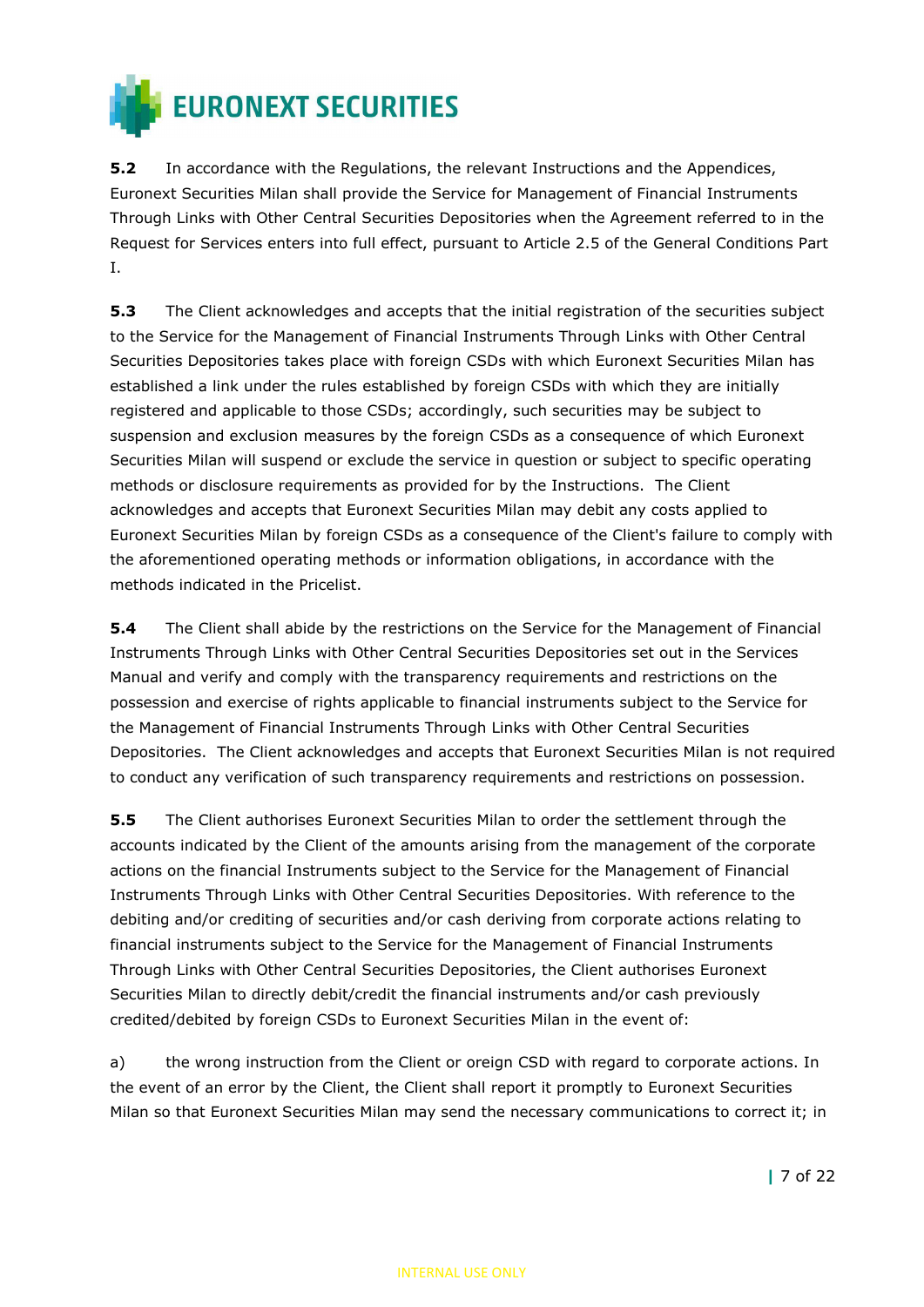

the event of an error by the foreign CSD, Euronext Securities Milan shall carry out the correction, after receiving the communication from the Foreign Entity concerned;

b) settlement of funds resulting from corporate actions that are not final because they are conditional on the provision of funds to the foreign CSD by the Issuer or that have been carried out prior to the availability of the funds;

c) laws, regulations, orders, judgments, injunctions, precautionary attachments or other actions taken by any authority aimed at restoring all credit and debit positions;

d) claims, compensations and company underwriting transactions, such as, for example, capital increases and the exercise of warrants, in accordance with the Instructions.

**5.6** In the cases set out in the points of the foregoing paragraph, where it is impossible to proceed to directly debit the funds, the Client shall immediately return/contribute the funds received and provide compensation for any damages, including expenses relating to interest payable and currency exchange. Should the Client fail to return/contribute the funds, the Client and Euronext Securities Milan agree that the sum claimed by Euronext Securities Milan in respect of the return/contribution of the funds will be set off against all amounts claimed by the Client in regard to the transfer by Euronext Securities Milan of funds relating to financial instruments owned by the Client, including any others which are not subject to this Article. The Client therefore authorises Euronext Securities Milan to deduct the amounts due to it from any subsequent amounts payable to the Client.

**5.7** The Client authorises Euronext Securities Milan to proceed to debit/credit the Client's account in euro rather than in a foreign currency in the event of debits/credits denominated in a foreign currency and/or in the event of failure to designate the account to be used for foreign currency transactions, according to the criteria and methods provided for in the Instructions.

#### 6. Service for the Identification of Financial Instrument Holders

6.1 In this Article, "Client" means the party who may participate in the Service for the Identification of Financial Instrument Holders in the capacity of Issuer pursuant to the Regulations.

**6.2** In accordance with the Regulations, the relevant Instructions and the Appendices, Euronext Securities Milan shall provide the Service for the Identification of Financial Instrument Holders when the Agreement referred to in the Request for Services enters into full effect, pursuant to Article 2.5 of the General Conditions Part I.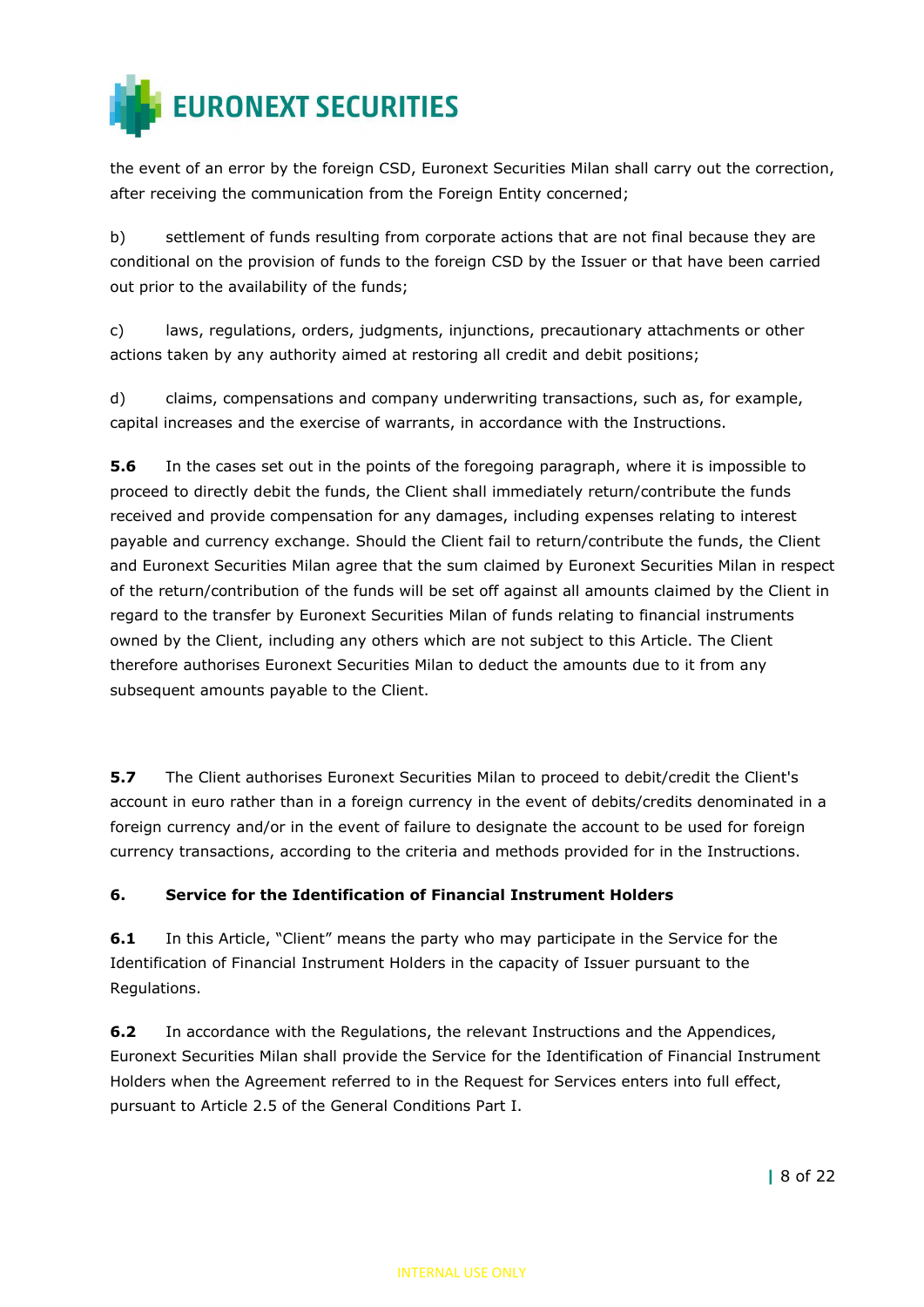

6.3 The Client represents and warrants that the request for the identification of the holders of financial instruments forming the subject-matter of the Service for the Identification of Financial Instrument Holders and the use by the Client of the information involved in the request is in accordance with the applicable provisions indicated in the said request.

#### 7. Tax Services

7.1 In this Article, "Client" means the Intermediary who may participate in the Tax Services pursuant to the Regulations.

7.2 If the Tax Services involve financial instruments subject to Italian tax laws, in accordance with the Regulations, relations between Euronext Securities Milan and the Client are governed by specific contracts.

**7.3** If the Tax Services involve financial instruments subject to foreign tax laws, in accordance with the Regulations, the relevant Instructions and the Appendices, Euronext Securities Milan shall provide the Tax Services when the Agreement referred to in the Request for Services enters into full effect, pursuant to Article 2.5 of the General Conditions Part I.

7.4 For the purposes of provision of the Tax Services, the Client shall provide the documentation prescribed by Italian and/or foreign tax laws and that indicated in the agreements referred to in paragraph 7.2 above, in the Instructions and in the Services Manuals, within the requested timescales.

**7.5** The Client authorises Euronext Securities Milan to debit the amounts arising from the fulfilment of the tax obligations forming the subject-matter of the Tax Services, as prescribed by applicable legislation, to the accounts indicated by the Client.

7.6 The Client acknowledges that the Tax Service applies to activities relating to the application of taxation to Intermediaries on income or transactions relating to financial instruments held by the Client within the framework of the Central Maintenance Service, in accordance with the Regulations, and therefore does not include any advisory activity with regard to taxation or levies.

7.7 The Client represents and warrants that the information contained in the documentation provided to Euronext Securities Milan for the purposes of providing the Tax Services is truthful, accurate and complete. The Client acknowledges and accepts that Euronext Securities Milan is in no way responsible for the truthfulness, accuracy and completeness of the said information and/or documentation.

#### 8. FIS/CPA Services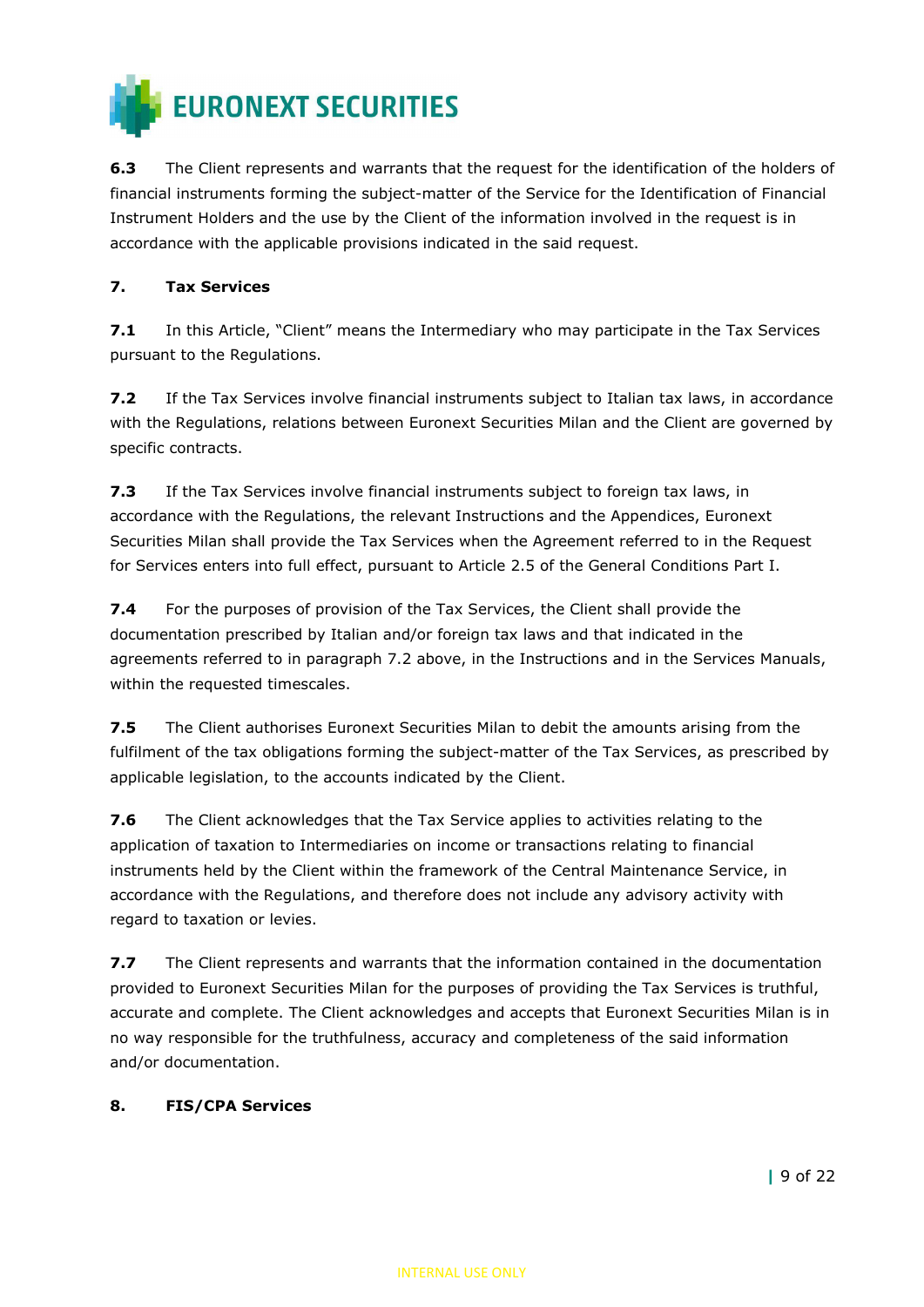

8.1 In this Article, "Client" means the Intermediary participating in the Central Maintenance Service or the Issuer participating in the Corporate Events Support Service.

8.2In accordance with the Regulations and the relevant Instructions, Euronext Securities Milan shall provide the FIS/CPA Services when the Agreement referred to in the Request for Services enters into full effect, pursuant to Article 2.5 of the General Conditions Part I.

8.3 In addition to the Regulations, the FIS/CPA Services are governed by the Services Manual, which the Client confirms it has read and accepts, it being understood, moreover, that participation in the FIS/CPA Services is conditional on participation in the MT-X platform organised and managed by Euronext Securities Milan, in accordance with the Services Manual.

8.4 The Client acknowledges and accepts that the submission of reports and communications to the Issuers through the FIS/CPA Service on behalf of other intermediaries at a lower level of the custody chain is subject to disclosure of the particulars provided for in the Participation Documentation.

8.5 Euronext Securities Milan may suspend the FIS/CPA Services to carry out maintenance or improvements subject to prior notice in accordance with Article 6 of the General Conditions Part I.

## 9. RCC Service

9.1 In this Article, "Client" means the Issuer and/or the Intermediary that may participate in the RCC Service, in accordance with the Regulations.

9.2 In addition to the Regulations, the RCC Service is governed by the "Tariff system for corporate actions" and the "Protocol for application of the new tariff system for corporate actions" appended to the Operational Documents of the Regulations published on the Euronext Securities Milan website, which are an integral part of these General Conditions Part II and which the Intermediary and Issuer declare they have read and accepted.

**9.3** In accordance with the Regulations, the relevant Instructions and the appendices indicated in the foregoing paragraph, Euronext Securities Milan shall provide the RCC Service when the Agreement referred to in the Request for Services enters into full effect, pursuant to Article 2.5 of the General Conditions Part I.

**9.4** If the Client participates in the RCC Service through a third-party entity, in accordance with the Instructions, the Client shall nonetheless be responsible for the activity of such thirdparty entity.

**9.5** On the basis of the RCC Service, Euronext Securities Milan collects, controls and organises the data and information relating to the particulars of shareholders sent by the

| 10 of 22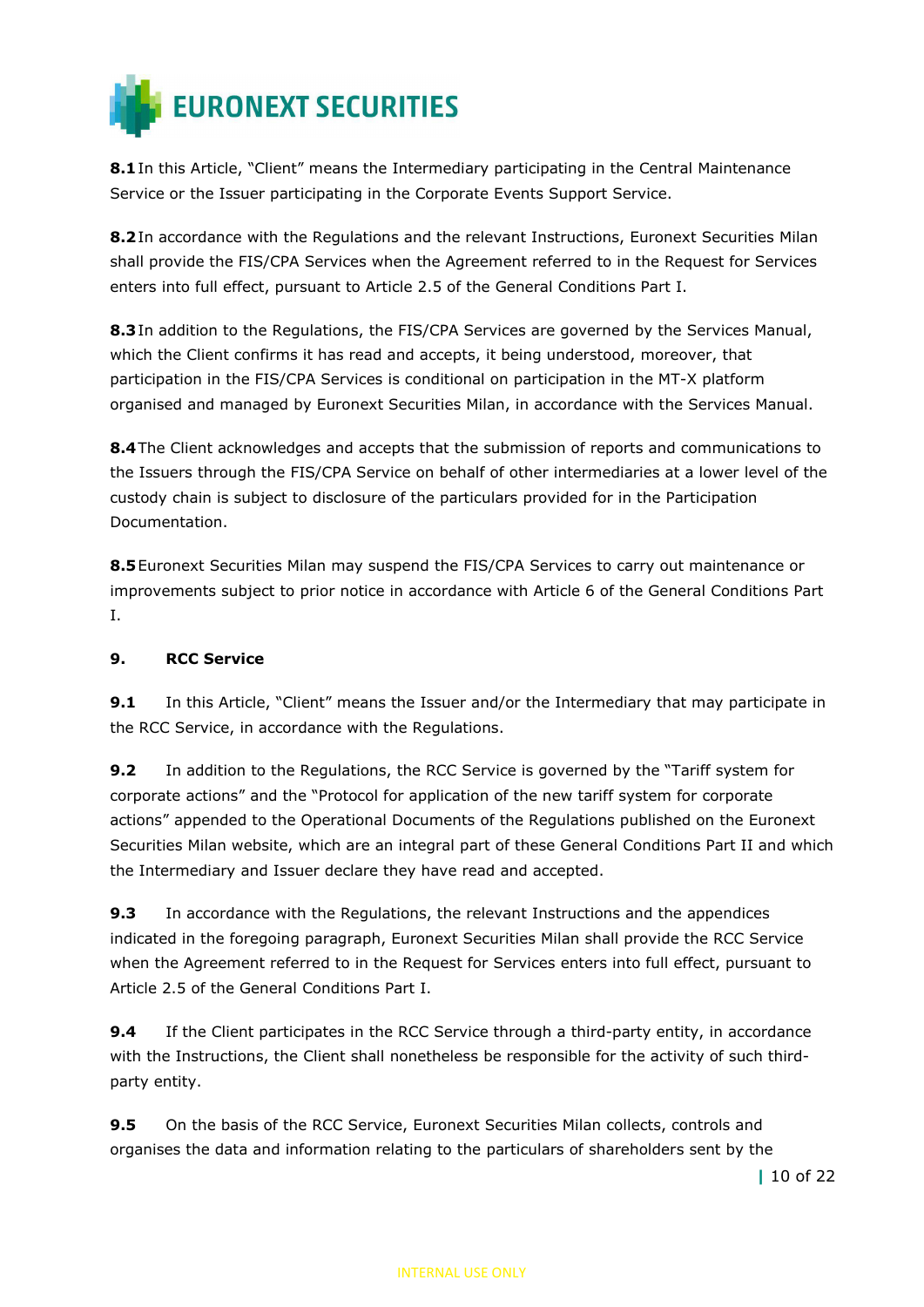

Intermediary and arranges for the relevant payments of fees that the Issuers pays to Intermediaries for the provision of such information according to the timetable and in the manner set out in the Instructions. The Client authorises Euronext Securities Milan to credit/debit the fees due from the Issuer to the Intermediary, as calculated and settled by Euronext Securities Milan within the framework of the RCC Service, to the accounts indicated by the Client.

**9.6** The fee due from the Issuer to the Intermediary for the services provided by the Intermediary, in relation to the provision of shareholders' particulars, shall be calculated by Euronext Securities Milan pursuant to the terms and conditions of the RCC Service, having regard to the "Protocol for application of the new tariff system for corporate actions" or another tariff scheme agreed between the Issuer and the Intermediary and submitted to Euronext Securities Milan in the manner provided for in the Instructions, it being understood that the Intermediary agrees that Issuers may access the RCC Service for the purpose of correcting the calculations in respect of the above-mentioned fees.

9.7 The Intermediary and the Issuer hereby accept the payments made pursuant to the foregoing paragraph, expressly declaring that they will not raise any objections or challenges in regard to the payment transactions carried out in the manner provided therein, other than in the event of obvious technical calculation error attributable to Euronext Securities Milan, in which case the provisions of the General Conditions Part I shall apply.

**9.8** The Intermediary acknowledges and accepts that in the event of withdrawal by the Intermediary from the Central Maintenance Service and in the event of extraordinary corporate actions leading to the termination of the Intermediary, Euronext Securities Milan will not be required to order the payments provided for in this Article, as the Intermediary will be responsible for the settlement of the relevant amounts in a manner other than that laid down for the RCC Service.

#### 10. Settlement Service

10.1 In this Article, "Client" means the party who may participate in the Settlement Service according to the Regulations.

10.2 In accordance with the Regulations, the relevant Instructions, the T2S User Requirements and the Services Manual, Euronext Securities Milan shall provide the Settlement Service when the Agreement referred to in the Request for Services enters into full effect, pursuant to Article 2.5 of the General Conditions Part I. With reference to the T2S User Requirements, the Client acknowledges (i) that the updated version of the document is published by the European Central Bank on the website http://www.ecb.europa.eu/paym/t2s/about/keydocs/html/index.en.html and (ii) that the document forms an integral part of the Agreement.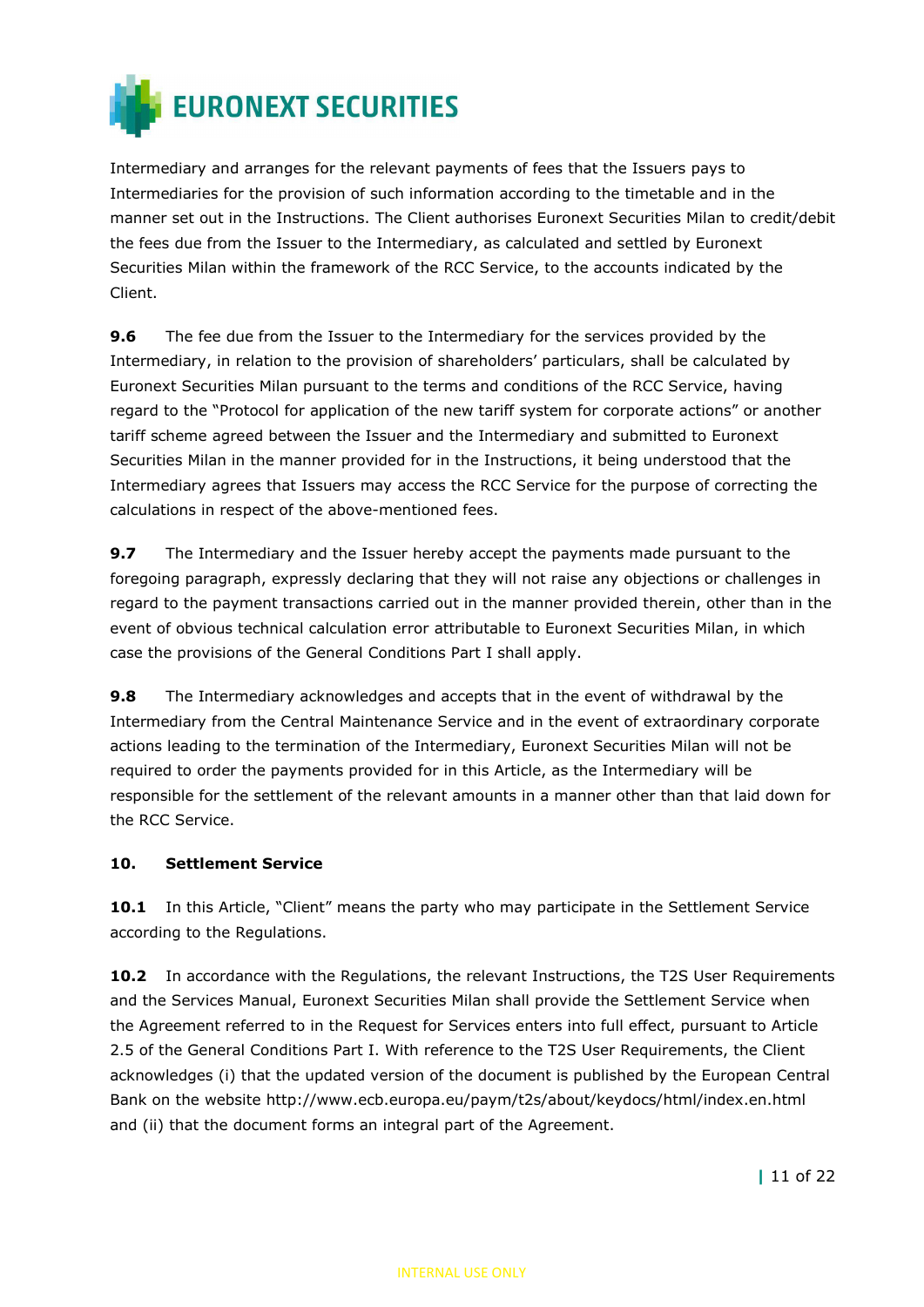

10.3 The Client acknowledges and accepts that the amendments to the T2S User Requirements are subject to the amendment procedure described in Article 47 and Annex 9 (Change and Release Management) of the T2S Framework Agreement. Therefore, without prejudice to the provisions of Article 11.3 of the General Conditions Part I, by derogation from the provisions of Article 7.2 of the General Conditions Part I, Euronext Securities Milan shall notify the Client of the amendments to the T2S User Requirements by promptly communicating the relevant text through its website as soon as it is informed by the Eurosystem of the approval of said amendments. In this notice, Euronext Securities Milan shall indicate the time period within which the Client may exercise its termination rights pursuant to Article 11.3 of the General Conditions Part I.

10.4 Pursuant to Article 89(2) and (5) of Commission Delegated Regulation (EU) No 2017/392, a Client incorporated under the laws of third countries must declare that it is capable of meeting the legal requirements for participation in the Settlement Service and of ensuring the confidentiality of the Settlement Service Data and undertakes to provide, at Euronext Securities Milan' request, all information necessary for confirming the fulfilment of such requirements, including any legal opinions or agreements, even after the effective date of the agreement pursuant to paragraph 10.3 above.

10.5 A Client who does not have accounts for the settlement of cash or does not wish to use such accounts, must undertake to grant a mandate to a Paying Agent enabling it to make cash payments according to the provisions of the Regulations and the Participation Documentation. The Client further undertakes to send directly or through the Paying Agent proof of acceptance of the above-mentioned mandate by completing the form prepared by Euronext Securities Milan and available in the Participation Documentation and to promptly report all changes in the said mandate. The Client authorises Euronext Securities Milan to recognise the notice of total or partial termination of the mandate sent by the Paying Agent to Euronext Securities Milan as valid notification of such termination.

10.6 The Client undertakes to interact with the Eurosystem in the cases provided for in the Regulations, the Instructions and the Operational Documents, it being understood that, in any event, the contractual relationship exists solely between the Client and Euronext Securities Milan.

10.7 Without prejudice to the provisions of this Article 10 of these General Conditions Part II, the Client undertakes to collaborate in good faith by promptly informing Euronext Securities Milan of all errors in T2S data in order to allow Euronext Securities Milan to notify the Eurosystem of all errors in the T2S Data in accordance with Article 22 of the T2S Framework Agreement.

| 12 of 22 **10.8** The Client acknowledges and accepts that pursuant to Article 36 of the T2S Framework Agreement, the Eurosystem may disconnect DCPs from the T2S platform where the Eurosystem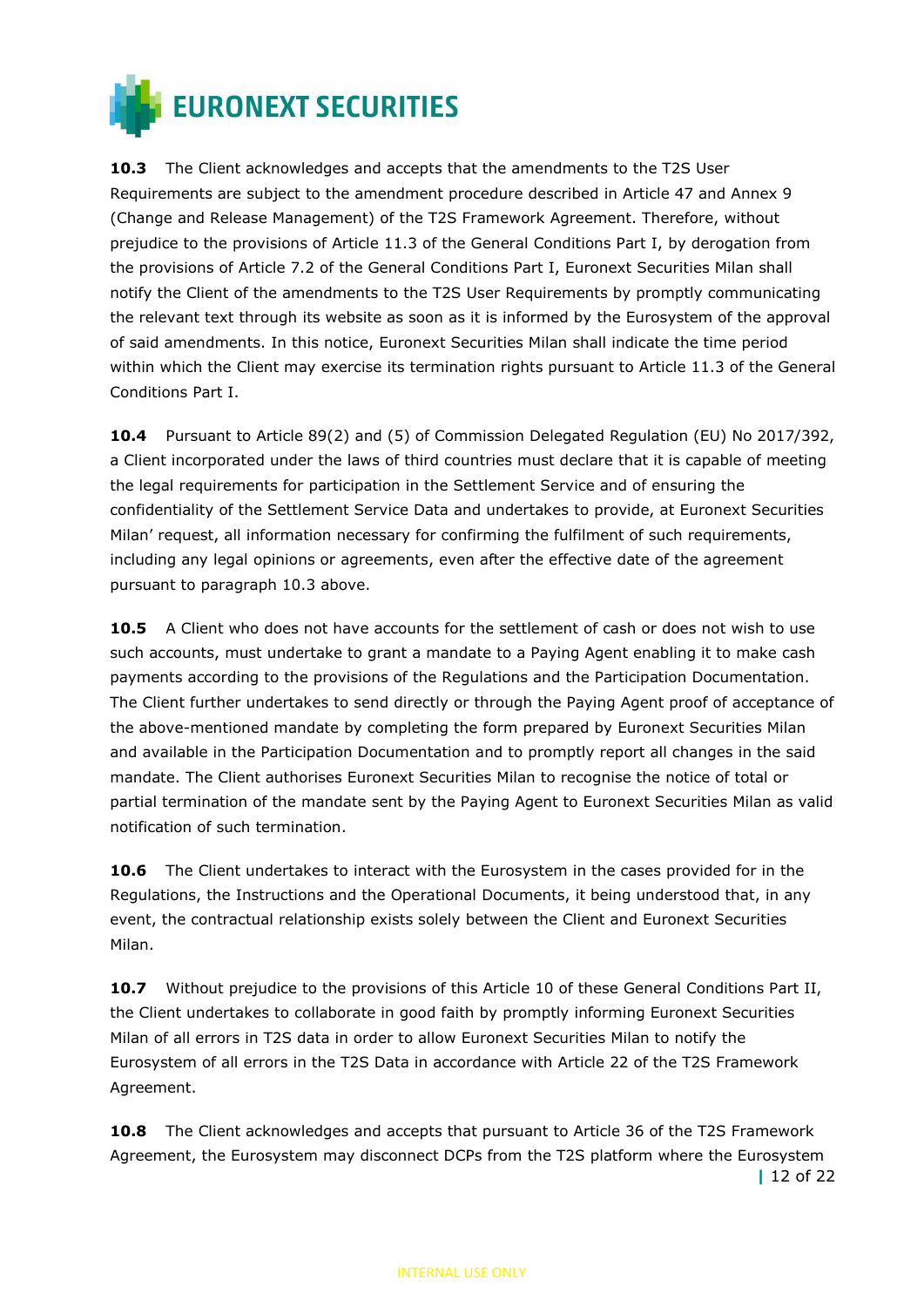

reasonably believes that the connection of the DCP to the T2S platform poses a significant risk to T2S' security and integrity. It is understood that Euronext Securities Milan may not be held liable in any way for any consequence of such disconnection by the Eurosystem.

10.9 In order to access the Bank of Italy's cash advance mechanisms, the Client authorises Euronext Securities Milan to credit the financial instruments identified from time to time, in accordance with the Regulations, as collateral for the Bank of Italy.

#### 11. Foreign Settlement Service

11.1 In this Article, "Client" means a party who may participate in the Foreign Settlement Service as Intermediary pursuant to the Service Regulations.

11.2 In accordance with the Regulations, the relevant Instructions and the Services Manual, Euronext Securities Milan shall provide the Foreign Settlement Service when the Agreement referred to in the Request for Services enters into full effect, pursuant to Article 2.5 of the General Conditions Part I.

11.3 The Foreign Settlement Service provided by Euronext Securities Milan consists of the settlement of transactions on behalf of the Client, through accounts opened by Euronext Securities Milan with foreign CSDs and payment systems used by the latter, it being understood as of now that the settlement of such transactions is governed by the conditions and rules established by the foreign CSD's settlement system. Therefore, any charge, lien, restriction, delay or loss that may arise from application of the rules and regulations of the foreign CSD, as well as from events arising from the relationship between the foreign CSD not participating in T2S and the counterparty of the Client in transactions to be settled or settled, shall be sustained by the Client.

11.4 Without prejudice to Article 13.1 (c), Euronext Securities Milan and the Client, in the respective relationships, agree that Euronext Securities Milan' accounting records shall be valid and shall prevail for the traceability of transactions subject to the Foreign Settlement Service.

## 12. X-TRM Service

12.1 In this Article, "Client" means a party who may participate in the X-TRM Service pursuant to the Regulations.

**12.2** In accordance with the Regulations, the relevant Instructions and the Services Manual, Euronext Securities Milan shall provide the X-TRM Service when the Agreement referred to in the Request for Services enters into full effect, pursuant to Article 2.5 of the General Conditions Part I.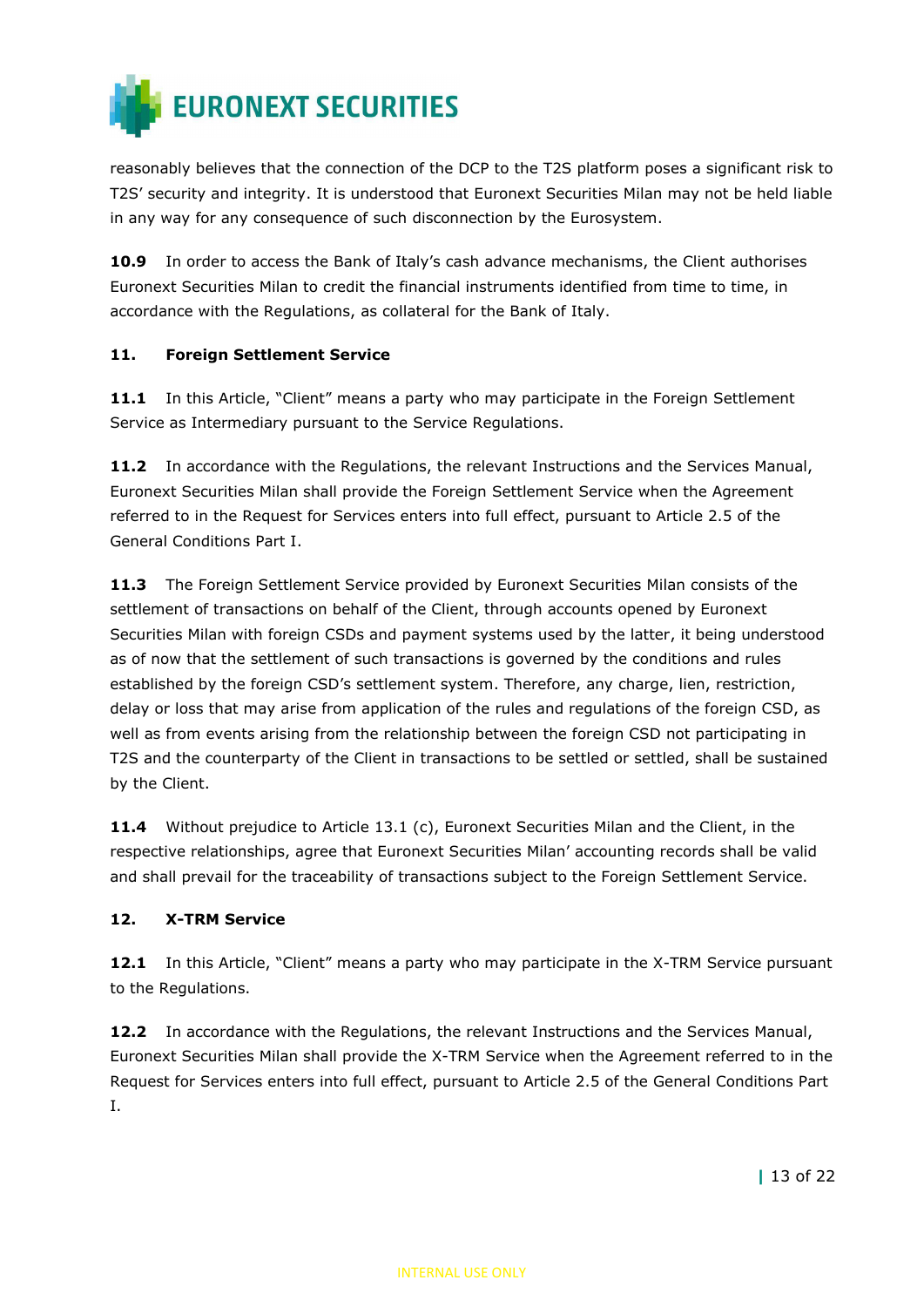

12.3 Where participation in the X-TRM Service takes place in the Client's name and on behalf of third parties pursuant to the Regulations, the Client undertakes to notify and keep updated the list of market participants on behalf of which the Client participates in the X-TRM Service, completing the appropriate form prepared by Euronext Securities Milan and available electronically in the Participation Documentation. Transactions entered by the Client into the X-TRM Service on behalf of third parties shall be considered as relating exclusively to legal relationships existing between Euronext Securities Milan and the Client. The third party therefore may not make any claim against Euronext Securities Milan or enforce any powers of disposition over such transactions.

**12.4** If the Client requests the forwarding of transactions to settlement services managed by foreign CSDs, it undertakes to provide Euronext Securities Milan with any documents that might be requested by such Foreign Entities performing the settlement, and to forward a copy to Euronext Securities Milan.

#### 13. Obligations of the Client of the Services

13.1 Without prejudice to the Regulations, the Client, also on the basis of its capacity as DCP, is required:

a) to carry out, prior to participating in one or more Services and in the event of the release of new functionalities or new versions of individual Services, tests and/or inspections of the functionalities relating to individual Services, testing, in particular, the specific functions indicated in the Instructions relating to specific Services; as well as to provide Euronext Securities Milan, if requested, with an answer regarding the positive outcome of such tests and/or inspections, on the terms, in the manner and according to the specifications notified by Euronext Securities Milan from time to time pursuant to Article 6 of the General Conditions Part I. The Client acknowledges and accepts that Euronext Securities Milan may consider that failure to answer or carry out the above-mentioned tests or inspections constitutes tacit consent to the implementation of the new functionalities or new versions of the Services.

b) to have in place, before participating in one or more of the Services governed by these General Conditions Part II, an organisational and technological structure that is suitable for a correct use of the Services and having, in particular, the following requirements:

i. adequate organisational reference structures that may be contacted by Euronext Securities Milan for any operational need or information;

ii. technical compatibility with the electronic structures relating to the Services;

iii. procedures making it possible, in the event of technical malfunctions, to reconstruct within a reasonable time the transactions entered in the Services;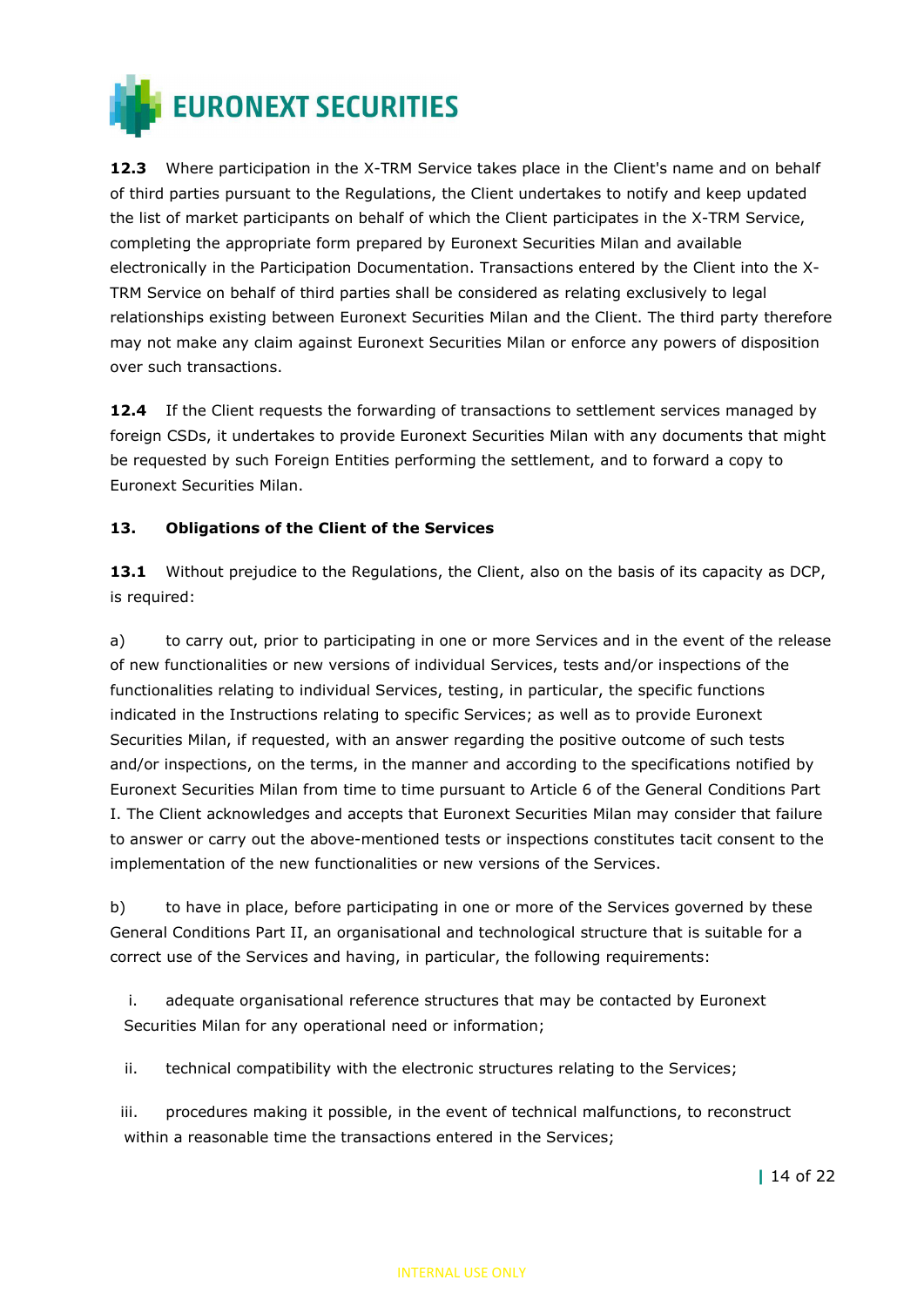

iv. prompt restoration of operational activities following Services malfunctions;

v. efficiency in terms of the timeliness of responses when interacting with procedures relating to the Services, as well as in terms of allocation of dedicated resources in relation to the volumes handled;

vi. a high security level in terms of confidentiality and integrity, for the purpose of ensuring that information is not been generated by unauthorised sources or activities.

c) to cooperate with Euronext Securities Milan, or with third persons designated by Euronext Securities Milan, also allowing their employees or contractors to access its premises, for the purpose of:

i. carrying out all interventions on the (hardware and software) equipment used by the Client that are necessary for ensuring the correct operation of the Services;

ii. carrying out customer satisfaction enquiries, subject to prior agreement with the Client regarding the day and time of access;

iii. carrying out of tests on the implementation and control of the disaster recovery system belonging to Euronext Securities Milan;

iv. verifying the suitability of the organisational and technological structure according to the provisions of this Article 13.1.

d) to use the Services Data – except for data entered by the Client in the Services as a result of participation in them and which the Client keeps widely available – exclusively for the performance of the activities relating to the Services. Such Services Data therefore may not be copied, recorded, reproduced, transferred, marketed or exploited economically in any other manner, in whole or in part.

**13.2** If the Client wishes to use a Service Provider to manage the operating procedures and technological systems required for participation in the Services – it being understood that the contractual relationship for the provision of the services is solely between Euronext Securities Milan and the Client – the Client is bound to promptly inform Euronext Securities Milan when it enters into an agreement with the Services Provider, pursuant to the terms and conditions provided in the Regulations, and to send to Euronext Securities Milan, including in condensed form, the clauses of the agreements between the Client and the Service Provider providing proof of the Service Provider's requirements under the Regulations. The foregoing is without prejudice, in any event, to Euronext Securities Milan's right to request a copy of the above-mentioned agreement.

**13.3** For the use of the Services requested by the Client, the Client is required:

| 15 of 22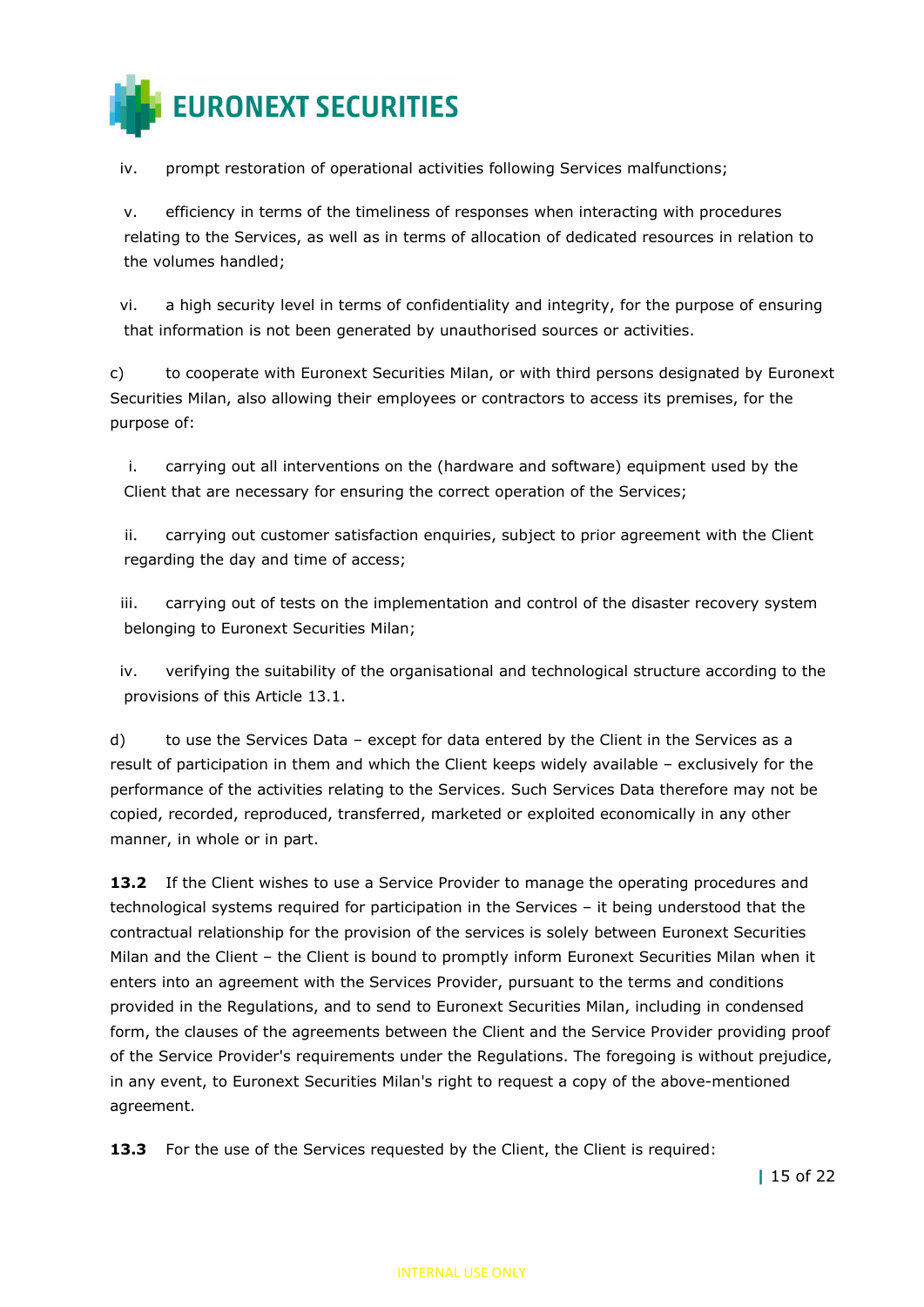

a) to establish the necessary electronic connections for interfacing with Euronext Securities Milan, completing the appropriate sections of the Participation Documentation and indicating the electronic means it has chosen, in the manner described in the relevant technical manuals;

b) to formalise its position with the CIPA (i.e. the Interministerial Committee for Automation) for the purpose of using the network, if the electronic means chosen by the Client for connecting to the system is the RNI network;

c) if the Client wishes to use the RNI network, the MT-X or MT-A2A platform through third parties, to complete the appropriate Participation Documentation, in accordance with the terms and conditions of the Regulations;

d) if the Client wishes to use the SWIFT network, to subscribe for the Euronext Securities Milan CUG, undersigning the documentation requested by the network service provider;

e) to notify Euronext Securities Milan, by completing the Participation Documentation, of the date of activation of the connection to the RNI network and/or the MT-X and/or MT-A2A platform, as soon as Euronext Securities Milan receives the encryption keys for RNI connection modalities and/or the user profiles (username and password) for the MT-X electronic connection service, it being understood that the above-mentioned date of activation shall be at least three (3) business days after the date of receipt of the documentation by Euronext Securities Milan;

f) if the Client wishes to use the MT-A2A electronic connection, to apply first for connection to the MT-X platform, provided, however, that it has previously successfully passed the connection tests according to the terms and conditions established by Euronext Securities Milan;

g) if the Client wishes to withdraw from the connection system through RNI, MT-X and/or MT-A2A, to notify Euronext Securities Milan of its intention, giving at least thirty (30) days' notice and in the manner described in the General Conditions Part I.

**13.4** In accordance with the FATCA regulations, and following the issue of the enacting provisions of Ministerial Decree 28 December 2015, enacting Directive No. 2014/107/EU, which obligates the financial authorities of the Member States to automatically provide annual fiscal reports based on the OECD Common Reporting Standard (CRS), the Client is required to send Euronext Securities Milan the appropriate form attached to the Agreement, duly completed and signed.

13.5 In connection with the provision of the Services, the Client undertakes to comply, and in shall ensure that its customers comply, at any time with any applicable national or foreign law, regulation, sanction, order, judgment, injunction, including, but not limited to asset freeze and blocking regulation and investment and/or holding restrictions ("Measures") applicable to the Client and/or its customer. The Client shall refrain from any action or omission of which he could

| 16 of 22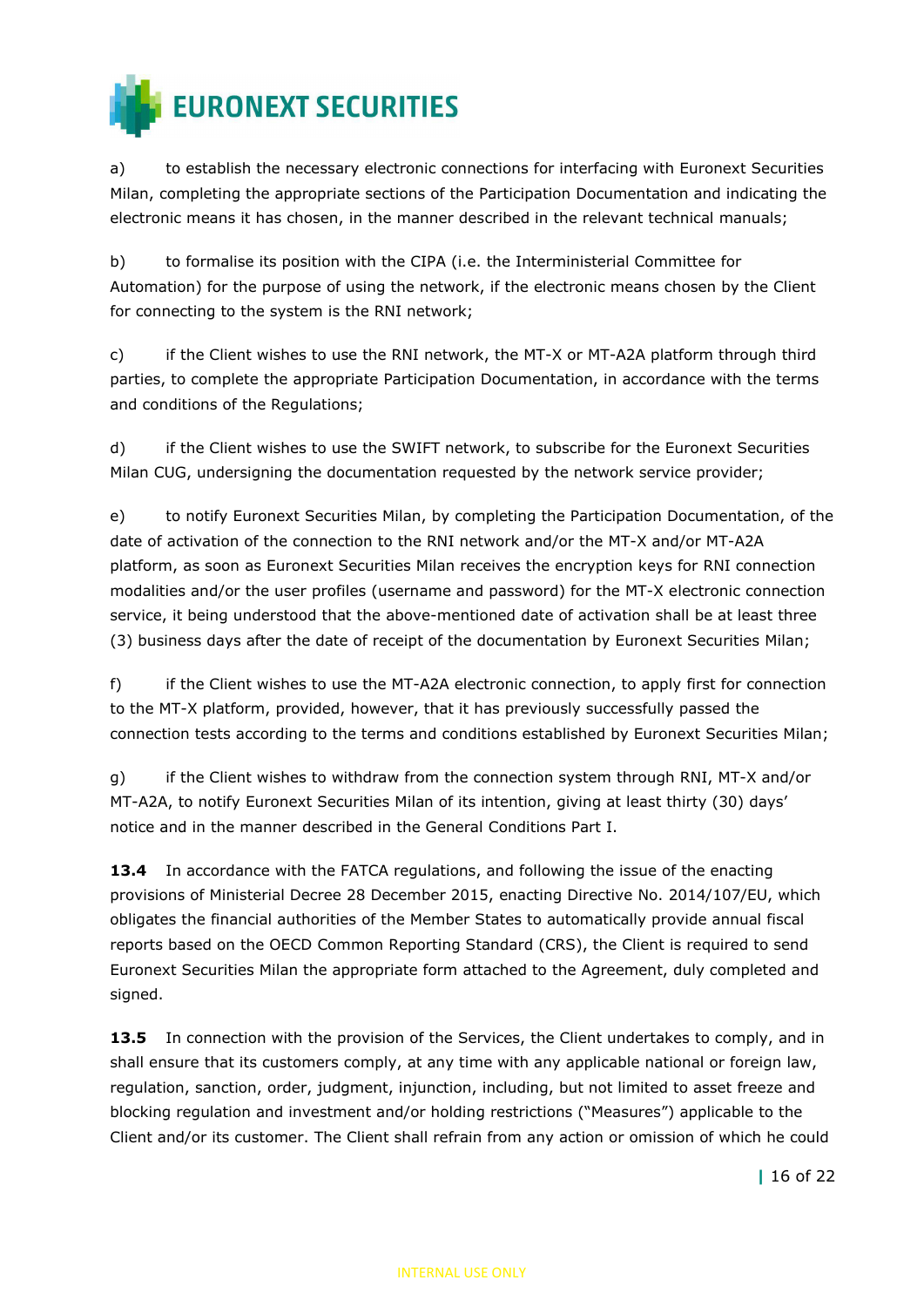

reasonably be aware that it would cause Euronext Securities Milan to violate any of the Measures.

### 14. Liability

14.1 With reference to the Services provided by Euronext Securities Milan pursuant to the relevant contractual terms and conditions, the Client discharges Euronext Securities Milan from any liability in the following circumstances:

a. with reference to the X-TRM Service, in relation to damage and/or any prejudice suffered by the Client, connected and/or linked to the settlement procedures for transactions subject to the Foreign Settlement Service, since these are governed by the foreign settlement system;

b. with reference to the Foreign Settlement Service, in relation to damage and/or any prejudice suffered by the Client connected and/or linked to the application of the Settlement Finality Directive as implemented by the foreign CSD, pursuant to which a transaction must be considered "irrevocable and final";

c. with reference to the Foreign Settlement Service, in relation to damage and/or any prejudice suffered by the Client connected and/or linked to the cancellation instruction forwarded by the Client to Euronext Securities Milan, without prejudice, in any event, to the Client's right to request the cancellation of the transaction until it becomes "irrevocable and final", where provided for by the rules of the foreign CSD;

d. with reference to the Central Maintenance Service provided by an Intermediary, in relation to damage and/or any prejudice which may be attributed to Euronext Securities Milan, as a consequence of being in possession of financial instruments entered by the Intermediary and, in particular when they turn out to be irregular;

e. with reference to the Notary Service and Service for the Identification of Financial Instrument Holders provided to an Issuer, in relation to damage or any prejudice suffered by the Client related to non-compliance with the rules applicable to possible requests for identification of the holders of financial instruments pursuant to Article 6 of these General Conditions Part II;

f. with reference to the RCC Service, in relation to any damage and/or prejudice, connected or linked to the accuracy, timeliness and truthfulness of the information transmitted by the Intermediary, and in relation to all challenges or actions brought by any party and before any competent authority, with reference to the activities carried out by Euronext Securities Milan in performance of this Agreement on the basis of the information in question;

g. with reference to the Tax Services, from any liability arising or however relating to tax matters other than those provided for the performance of the Tax Services.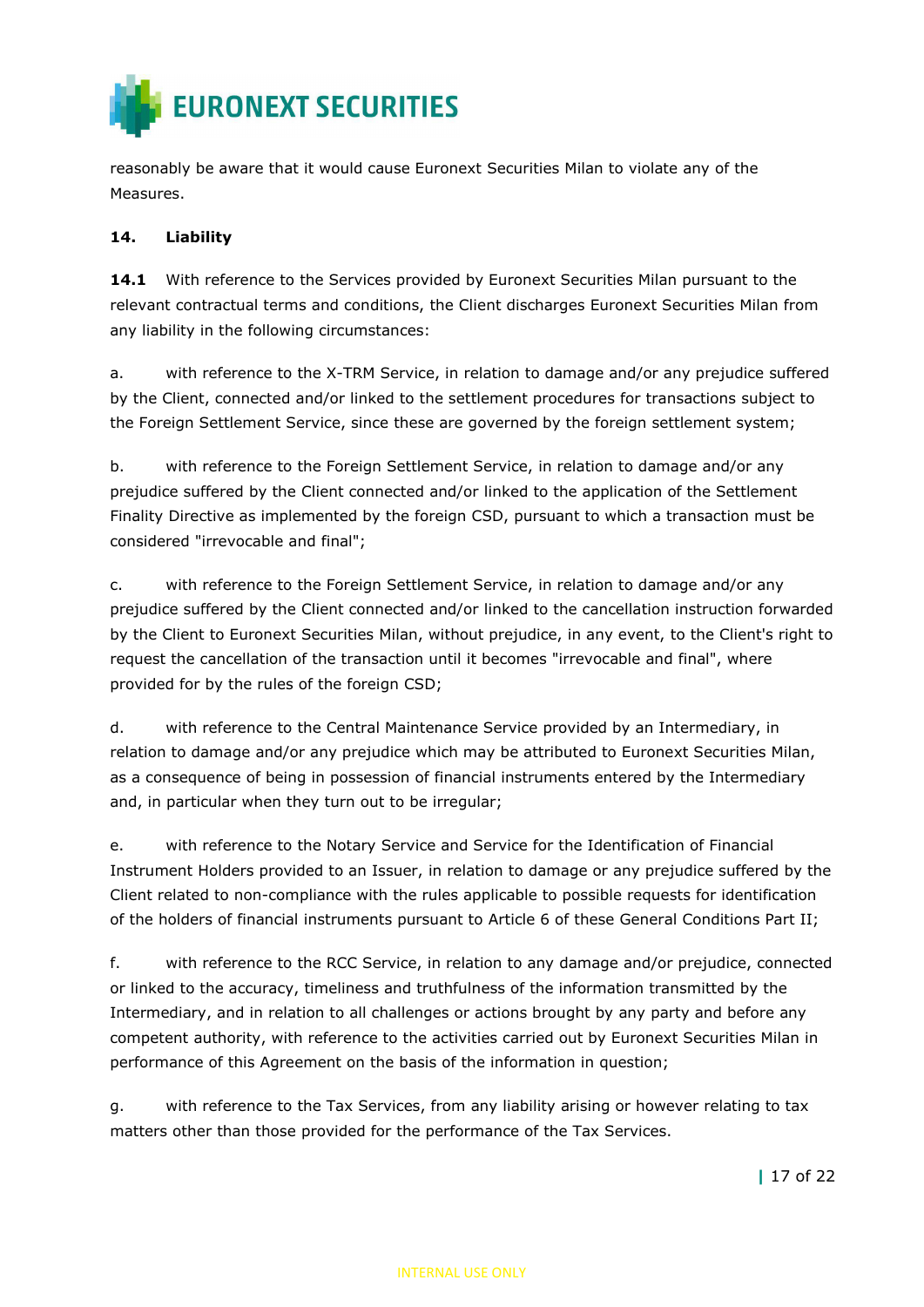

14.2 With reference to the Corporate Events Support Service provided in favour of the Issuer, in compliance with the provisions of Article 8.3 of the General Conditions Part I, the Issuer undertakes to indemnify and hold Euronext Securities Milan harmless from and against any liability, including in the event of claims for damages arising from third party actions:

a. when the settlement of amounts relating to dividend payment transactions, the payment of the proceeds following the redemption of fund units, the payment of interest and the repayment of principal subject to the Corporate Events Support Service and the payment of fees due to Intermediaries in relation to the RCC Service, cannot be made for reasons attributable to the Issuer;

b. because of the lack of funds on the account of the Paying Agent appointed by the Issuer, or, in any event, if the funds are not made available on the account indicated by Euronext Securities Milan, by the Issuer, by the systems managed by Foreign Entities or by the respective Paying Agents;

c. if the Client does not arrange to appoint a Paying Agent, including following the revocation exercised by the previous Paying Agent, and effective from the date of notification of termination of the above-mentioned mandate;

d. when the settlement of amounts relating to dividend payment transactions, payment of the proceeds following the redemption of units in funds, the payment of interest and the repayment of principal subject to the Corporate Events Support Service, and the payment of fees due to Intermediaries, subject to the RCC Service, must be reversed by Euronext Securities Milan, according to the Instructions;

e. because of a mistake on the part of the Client or the Paying Agent appointed by the Client, subject to a prior request to be sent to Euronext Securities Milan, together with which any instruction relating to the repeat application for settlement must be sent;

f. in the event that it was not possible to remove the transaction recalled by the appointed Paying Agent in the T2S System.

14.3 With reference to the Notary Service provided in favour of the Issuer, in compliance with the provisions of Article 8.3 of the General Conditions Part I, the Issuer undertakes to indemnify and hold Euronext Securities Milan harmless in the following circumstances, including in the event of claims for compensation arising from third party actions:

a. in the event that the dematerialised or certificated form in which the financial instruments are entered in the system in accordance with the Issuer's instructions in the Participation Documentation is not in compliance with the rules and regulations applicable to the issue;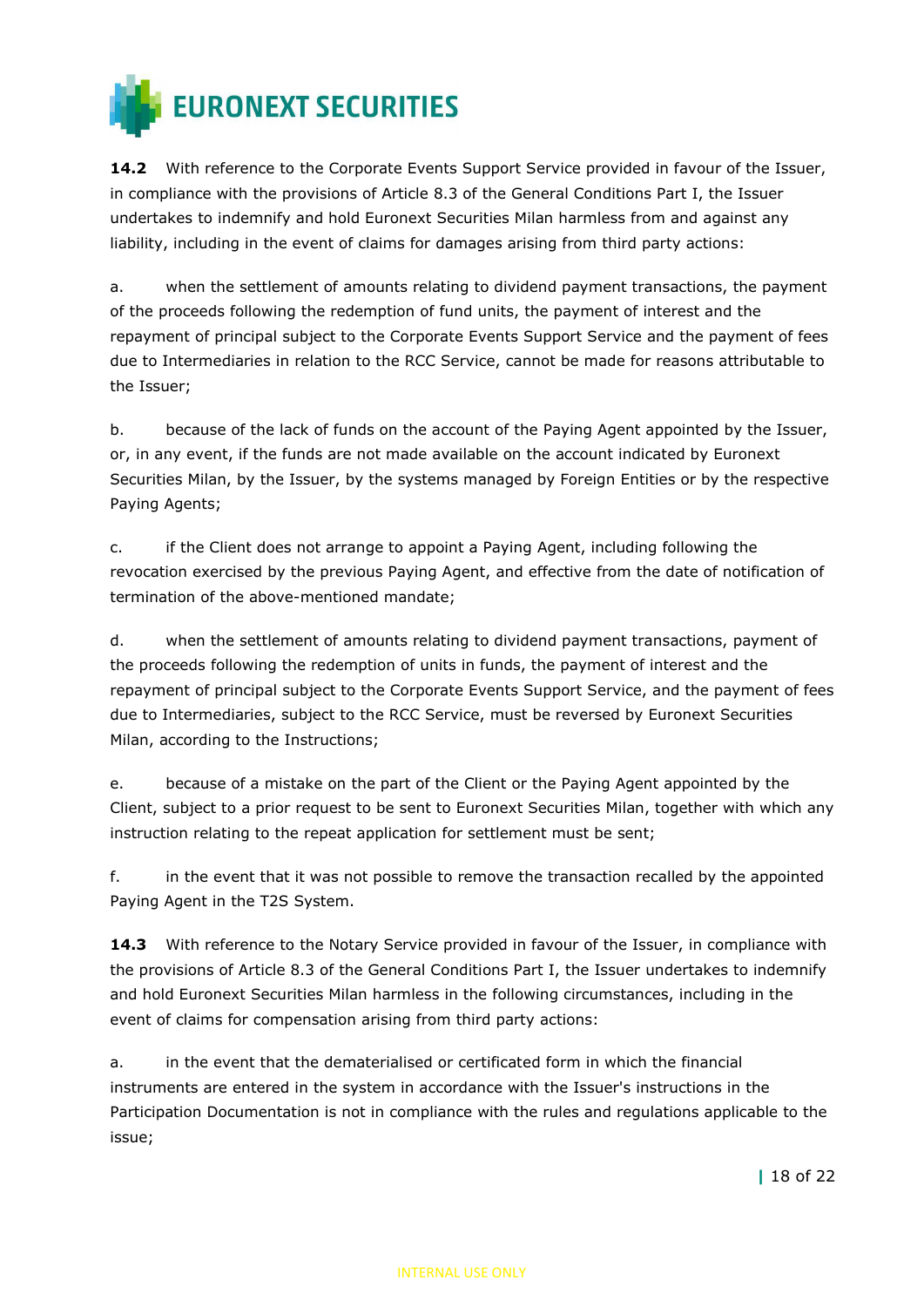

b. with reference to Issuers whose registered office is not located in the territory of the European Union, in the event that access to the service is not in compliance with the rules and regulations of the issuer's home jurisdiction.

14.4 With reference to the Corporate Events Support Service and the Service for the Management of Financial Instruments Through Links with Other Central Securities Depositories provided in favour of the Intermediary, in compliance with the provisions of Article 8.3 of the General Conditions Part I, the Intermediary undertakes to indemnify and hold Euronext Securities Milan harmless in the following events, including in the event of claims for compensation for damages arising from third party actions:

a. the amounts referred to in Articles 4.3, 4.4 and 5.5 of these General Conditions Part II cannot be settled because of a lack of funds on the account of the Paying Agent appointed by the Intermediary, or, in any event, if the funds are not made available in the account indicated by Euronext Securities Milan by the Issuer, the Foreign CSDs or the respective Paying Agents;

b. the amounts referred to in Article 4.3 of these General Conditions Part II cannot be settled because of a failure to appoint the Paying Agent of the Intermediary, including following the revocation of the mandate by the previous Paying Agent, and effective from the date of notification of termination of the above-mentioned mandate;

c. Euronext Securities Milan must reverse the payment transaction referred to in Article 4.3 of these General Conditions Part II, in the event that it was not possible to remove the transaction recalled by the Paying Agent appointed by the Intermediary in the T2S settlement system.

**14.5** With reference to the Tax Services provided in favour of the Intermediary, in compliance with the provisions of Article 8.3 of the General Conditions Part I, the Intermediary undertakes to indemnify and hold Euronext Securities Milan harmless in the following circumstances, including in the event of claims for compensation for damages arising from third party actions:

a. in the event of the incorrect performance and fulfilment by the Intermediary of the tax formalities and obligations laid down by the applicable rules and regulations as a result of the untruthfulness, inaccuracy or incompleteness of information and/or documentation provided to Euronext Securities Milan for the purpose of performing the Tax Services.

14.6 In compliance with the provisions of Article 8.3 of the General Conditions Part I, the Client undertakes to indemnify and hold Euronext Securities Milan harmless against any liability, including in the event of claims for compensation arising from third party actions resulting from a failure to carry out tests or inspections pursuant to Article 13.1 (a) of these General Conditions Part II or the execution of such tests and inspections in accordance with terms, procedures and specifications that do not match those notified by Euronext Securities Milan.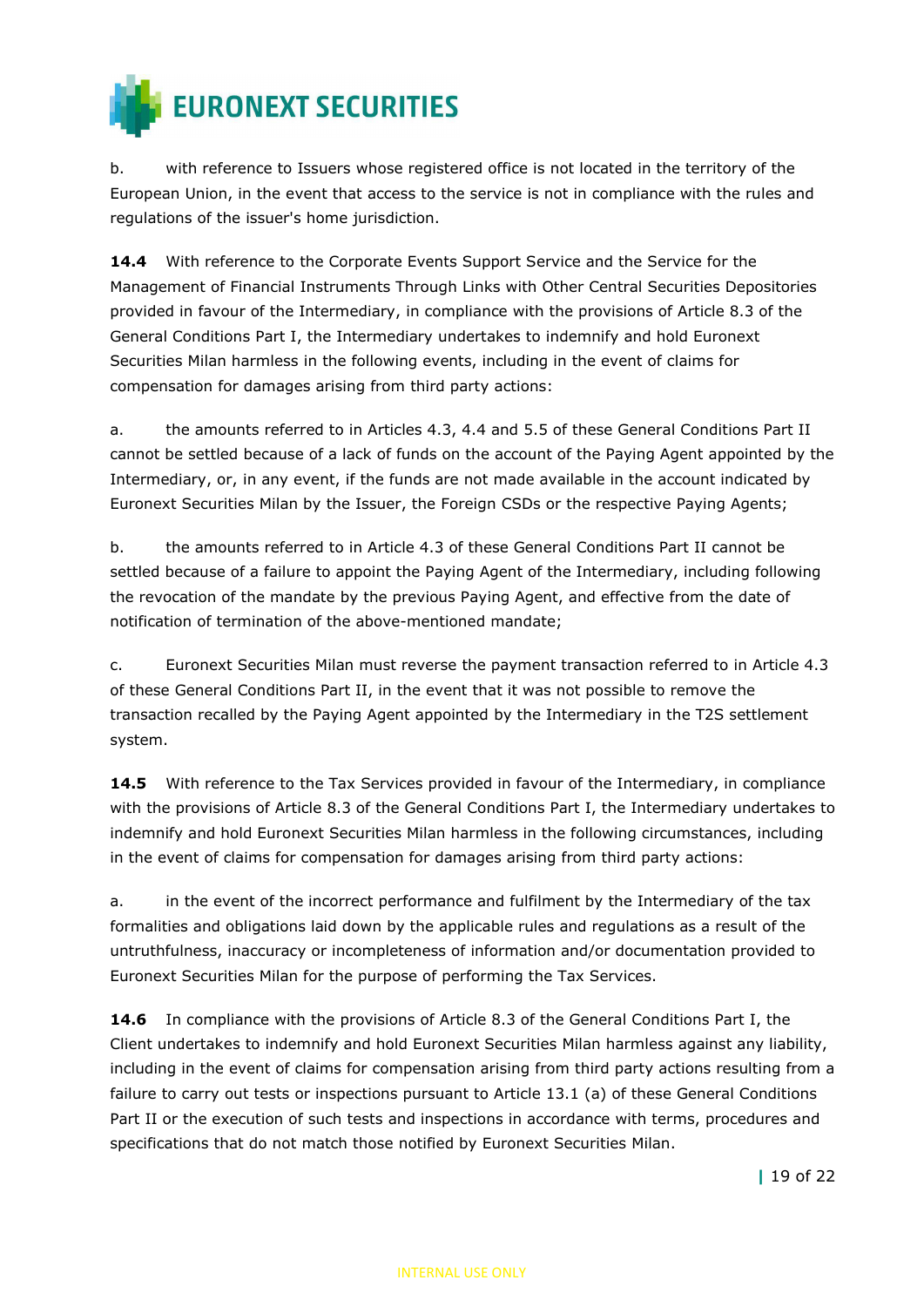

14.7 With reference to the Settlement Service, without prejudice to the provisions of Article 8.1 of the General Conditions Part I, in the event of damaging events that occur in the context of the Settlement Service for which the Client believes Euronext Securities Milan should provide compensation, the Client is required to send Euronext Securities Milan a complaint – on pain of forfeiture, within 10 (ten) calendar days of the date it becomes aware, or should have become aware according to ordinary standards of diligence – of the occurrence of events within the framework of the Settlement Service for which it is believes the Service Provider should provide compensation. The complaint shall be written in English and sent by registered letter with return receipt and shall contain precise details of the time and circumstances surrounding the damaging event, along with an estimate of the damages caused. The related supporting documents, including those supporting the amount of the damages, shall be written in English and delivered to the Service Provider within 20 (twenty) calendar days of the above deadline. Euronext Securities Milan may request additional information or supporting documentation and the Client shall respond within 20 (twenty) calendar days.

**14.8** Without prejudice to Article  $8(1)$  of the General Conditions Part I, in the event of damage suffered by the Client attributable to the conduct or omissions of the foreign CSD within the framework of the Foreign Settlement Service, the Settlement Service or the Service for the Management of Financial Instruments Through Links with Other Central Securities Depositories, Euronext Securities Milan undertakes to verify with the foreign CSD the circumstances that gave rise to the damaging event and take action in accordance with the agreement between Euronext Securities Milan and the Foreign Entity and request compensation for any damage caused by the acts or omissions of the Foreign Entity.

#### 15. Right of Retention

**15.1** In order to secure any amount receivable accrued in relation to the performance of the Agreement, Euronext Securities Milan may exercise its right of retention over the securities or amounts belonging to the Participant existing in the Client's account in the Central Maintenance Service.

**15.2** The Client acknowledges that the right of retention described in paragraph 15.1 above shall apply without prejudice to the provisions of paragraph 5.6 of these General Conditions Part II, with reference to Euronext Securities Milan' clearing right, within the framework of the Service for the Management of Financial Instruments Through Links with Other Central Securities Depositories.

#### 16. Fees

16.1 The fees that the Client is required to pay pursuant to Article 10 of the General Conditions Part I are defined in the Price List published on Euronext Securities Milan' website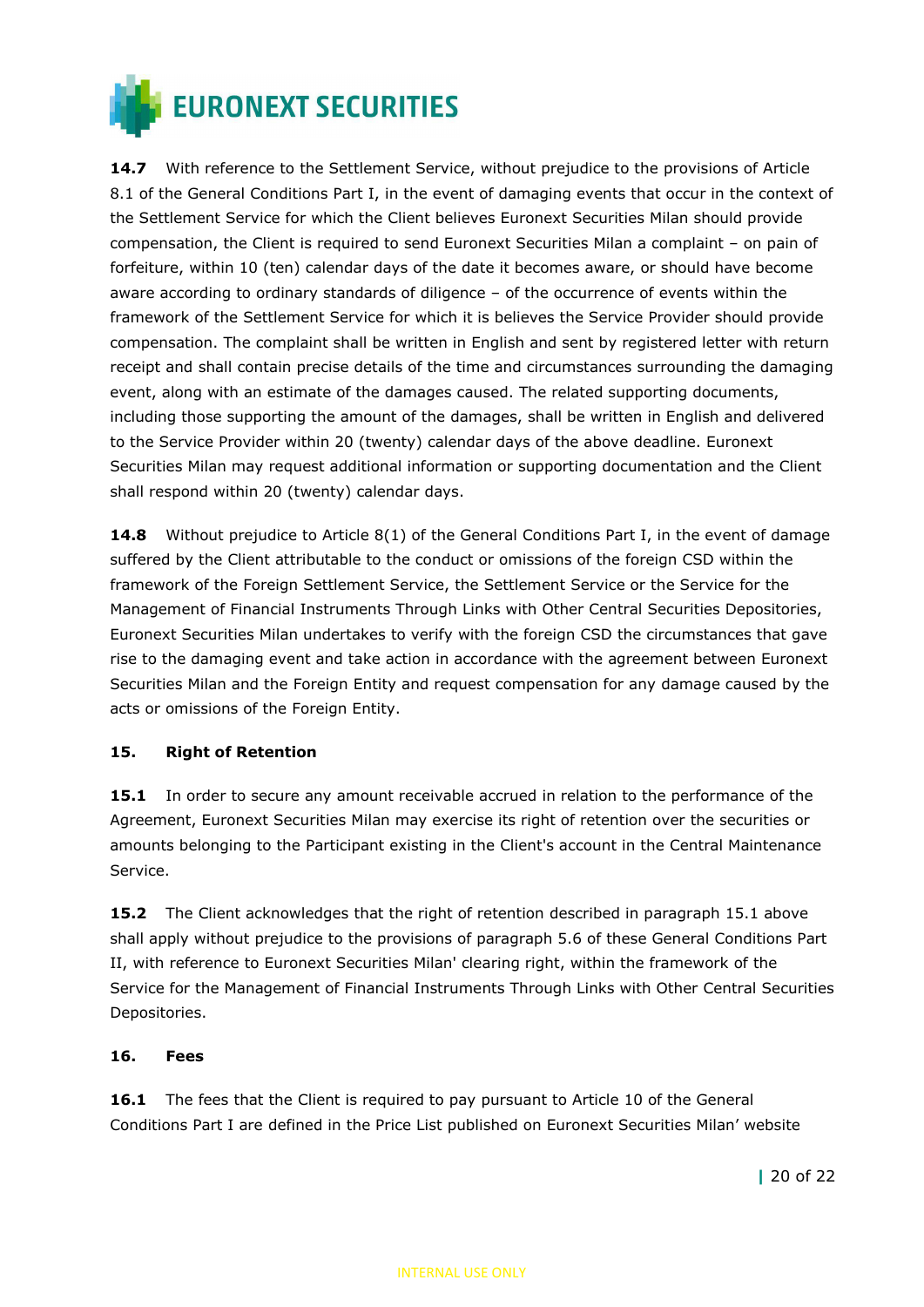

pursuant to Article 34(2) of the CSDR; the fees in question are defined according to the criteria provided for in the pricing policy published on Euronext Securities Milan' website.

16.2 Without prejudice to the provisions of Article 10 of the General Conditions Part I, the Client authorises Euronext Securities Milan to directly debit the accounts designated by the Client in the Participation Documentation with the fees set out in the Price List.

16.3 The Client may grant a mandate to one or more Paying Agents for the settlement of the fees. The Client undertakes to send proof of acceptance of the mandate by the Paying Agent to Euronext Securities Milan directly or through the Paying Agent, by completing the form prepared by Euronext Securities Milan and available as part of the Participation Documentation. The Client also undertakes to promptly inform Euronext Securities Milan of all changes relating to the Paying Agent, including the appointment of a new Paying Agent following termination of the above mandate. The new Paying Agent must be appointed within five business days of the total or partial termination of the above mandate. If the mandate is terminated at the initiative of the Paying Agent, the Client authorises Euronext Securities Milan to recognise the notice of total or partial termination of the mandate sent by the Paying Agent to Euronext Securities Milan as valid notification of such termination.

16.4 Without prejudice to the obligation to appoint a new Paying Agent pursuant to the foregoing paragraph, where it is impossible to appoint a Paying Agent within the time scales provided for therein, the fees set out in the Price List may be paid by Issuers by credit transfer until the appointment of the new Paying Agent.

#### 17. Intellectual and/or industrial property rights

17.1 The trademarks Euronext Securities Milan, X-TRM and MT-X are the property of Euronext Securities Milan S.p.A. The above-mentioned trademarks, as well as any additional trademarks owned by the Group, may not be used without the prior written consent of the company of the Group which owns the trademark.

**17.2** The Services, as well as the layouts and contents of the websites www.montetitoli.it, https://www.euronext.com/en/post-trade/euronext-securities/milan and www.borsaitaliana.it and of the Services, including but not limited to, all the data, information, communications, content, software, photos, videos, graphs, music, drawings, sounds, data acquisition and management procedures and, in general, any material and service contained therein, unless otherwise specified, are the exclusive property of the relevant Company of the Group mentioned in the websites and are protected pursuant to copyright and patents laws.

#### 18. Consent to the identification of Intermediaries